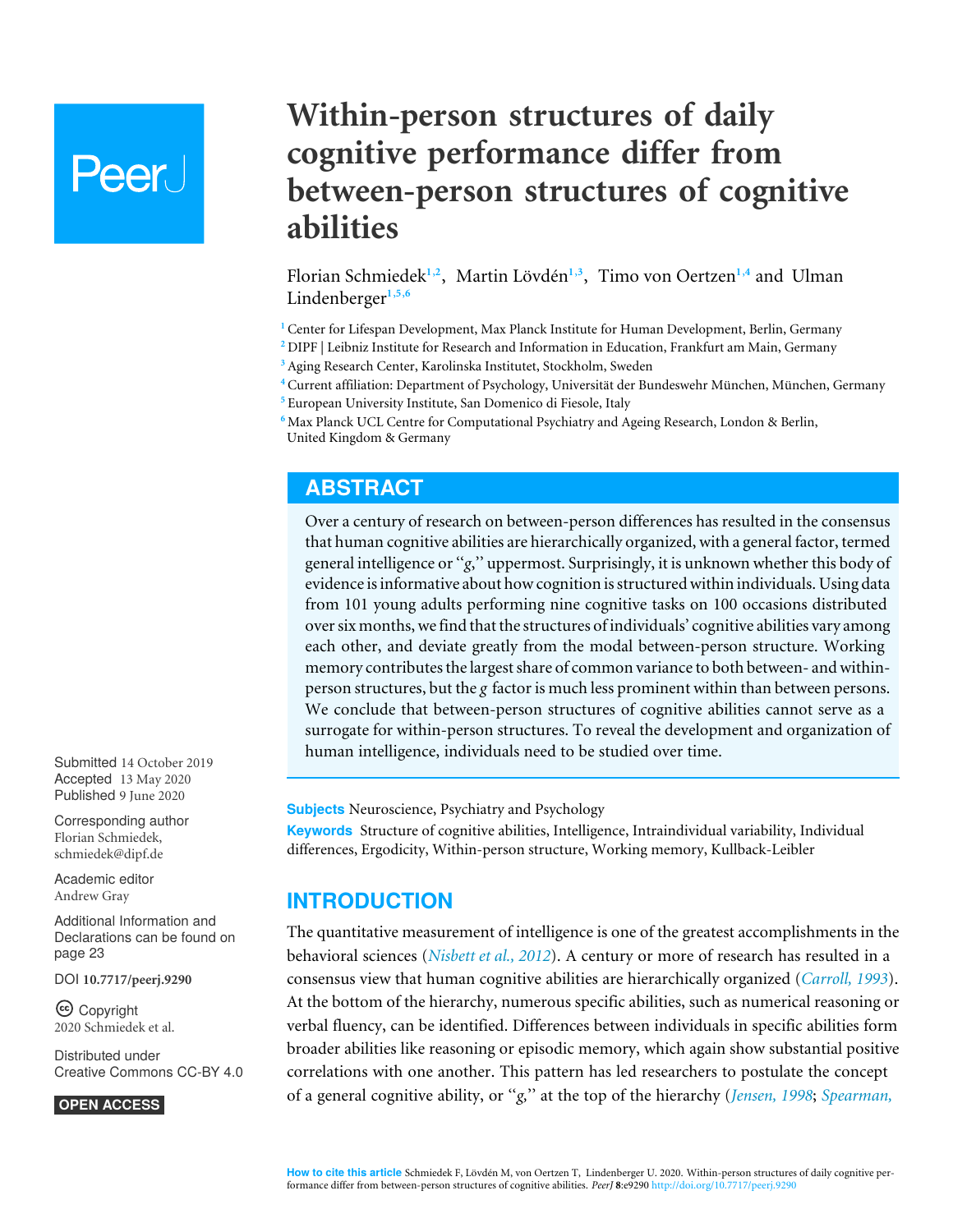*[1927](#page-26-0)*). Often equated with the term ''intelligence,'' the *g* factor is a dominant predictor of between-person differences in real-life outcomes such as educational success, vocational achievement, health, and mortality (*[Batty, Deary & Gottfredson, 2007](#page-23-1)*; *[Deary et al., 2007](#page-24-1)*; *[Gottfredson & Deary, 2004](#page-24-2)*; *[Schmidt & Hunter, 1998](#page-26-1)*; *[Strenze, 2007](#page-26-2)*).

Virtually all of the evidence on the hierarchical structure of human intelligence is based on associations among between-person differences in performance on batteries of cognitive tasks. A large body of research shows that both genetic and epigenetic differences (e.g., reflecting birth weight, nutrition, formal schooling, etc.) contribute to the hierarchical organization of these between-person differences (*[Deary, 2001](#page-23-2)*). However, it is likely that many factors contributing to differences *between* individuals vary less, or differently, *within* individuals. Examples are allelic variations of the genome, which are present between but not within individuals. Conversely, the factors that contribute to variations within persons over time may contribute little to average between-person differences. The effects of weather conditions on cognitive performance may be an example—at least for people living in the same place. Besides these pronounced examples, there is a host of factors that may influence both differences between persons as well as variation within persons over time. For example, people differ from each other in their average level of motivation and they vary in their momentary levels of motivation over time (*[Brose et al., 2010](#page-23-3)*). These different factors may potentially influence all tasks (contributing to the *g* factor), only tasks of one or more of the broader or narrower abilities (contributing to the variance of the corresponding ability factors), or only single tasks (contributing to the variance of just the corresponding task), and they might do so to different degrees at the different levels of analysis. Furthermore, the different factors that are operating might be correlated to different degrees across persons and/or across time. It can therefore be expected that corresponding correlation structures at the between-person and the within-person level could only be found after accounting for all the factors that differentially affect the different levels (*[Voelkle et al., 2014](#page-26-3)*).

Without taking into account these factors, many of which are probably unknown or unobservable, there is no strong theoretical reason to expect a close correspondence between within-person and between-person structures of cognitive abilities. In technical terms, within-person and between-person structures can be expected to be non-ergodic (*[Molenaar,](#page-25-1) [Huizenga & Nesselroade, 2003](#page-25-1)*). Ergodicity describes the equivalence of between-person and within-person structures and requires the homogeneity of within-person structures (i.e., individual within-person structures not differing from each other) as well as stationarity of the means and (co)variances (i.e., no changes of distributions across time). As an illustration, imagine that episodic memory and working memory correlate  $r = 0.70$  when assessed in 100 different individuals at a single occasion. Further consider that each of these 100 individuals is assessed on 100 different days on the same two sets of measures, and correlations are computed for each individual separately across the 100 days. How much do within-person correlations of these 100 individuals differ from each other? Will an observed between-person correlation of *r* = .70 fall within or outside the distributional range of the 100 within-person correlations?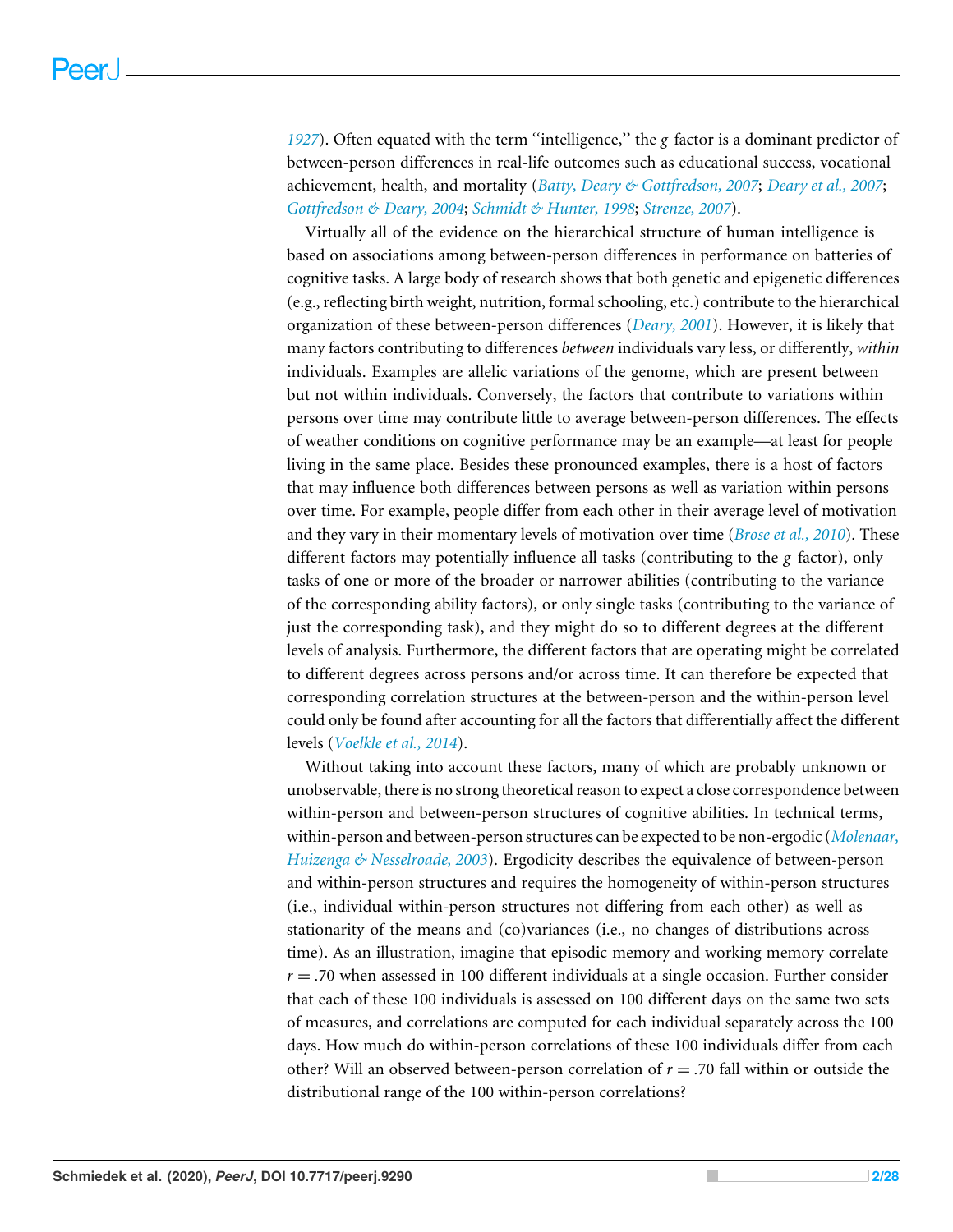While considerable differences of within-person correlations across individuals, as well as from between-person correlations, have been demonstrated for the domain of affect (*[Brose et al., 2015](#page-23-4)*; *[Fisher, Medaglia & Jeronimus, 2018](#page-24-3)*), these questions await empirical testing in the domain of cognition. Though ergodicity is unlikely to hold in that domain, the structure of between-person variation has often been treated as a proxy or surrogate for the organization of intelligent behavior at the individual level, both in psychology and in cognitive neuroscience. This research practice has become subject to challenge on theoretical grounds, necessitating a direct formal comparison of betweenperson and within-person structures of cognitive functioning (*[Borsboom, Mellenbergh &](#page-23-5) [Van Heerden,](#page-23-5) [2003](#page-23-5)*; *[Kievit et al., 2013](#page-24-4)*; *[Lautrey, 2003](#page-25-2)*; *[Molenaar, 2004](#page-25-3)*). However, to the best of our knowledge, no comprehensive investigation of the correspondence between within- and between-person structures of cognitive abilities has been reported thus far. Given that repeated assessment of cognitive performance typically leads to changes in individuals' levels of performance (e.g., practice-related improvements, motivation-related performance decrements), expecting ergodicity is unrealistic from the outset. Yet, an empirical investigation and quantification of the degree of non-correspondence of betweenand within-person structures is required to lay the foundation for further research on the (potential manifold of) mechanisms that explain such non-correspondence.

Hence, we conducted the COGITO study, in which 101 adults aged 20 to 31 years worked on a battery of nine cognitive tasks (plus three tasks not included in the present investigation) on over 100 daily occasions. In an earlier report, we demonstrated the presence of reliable day-to-day fluctuations in cognitive performance within individuals (*[Schmiedek, Lövdén & Lindenberger, 2013](#page-26-4)*; for similar results, see *[Rabbitt et al., 2001](#page-25-4)*). For each of the nine tasks, we found reliable performance differences across days, beyond the degree of variation that can be attributed to within days (i.e., across blocks of trials within a testing session). Here, we determine the degree of similarity between within-person and between-person structures of cognitive abilities using the Kullback–Leibler (KL) divergence (*[Kullback & Leibler, 1951](#page-24-5)*). Specifically, we investigate whether correlation structures based on between-person differences are similar to within-person structures based on repeated daily assessments. The KL divergence is an appropriate metric for this question because it provides a symmetrical measure of how much information (measured in nats  $= 1.44$ ) bits) is lost when one statistical distribution (i.e., a between-person correlation matrix) is used to describe another distribution (i.e., a within-person correlation matrix; see below for further information). See Supplemental Material 1 for detailed information on why the KL divergence is an appropriate measure to describe the difference between correlation matrices.

#### **MATERIALS & METHODS**

#### **Participants and procedure**

During the daily assessment phase of the COGITO Study, 101 younger adults (52 women, age: 20–31 years,  $M = 25.6$ ,  $SD = 2.7$ ) completed an average of 101 practice sessions. Participants with a target age from 20 to 30 years were recruited through newspaper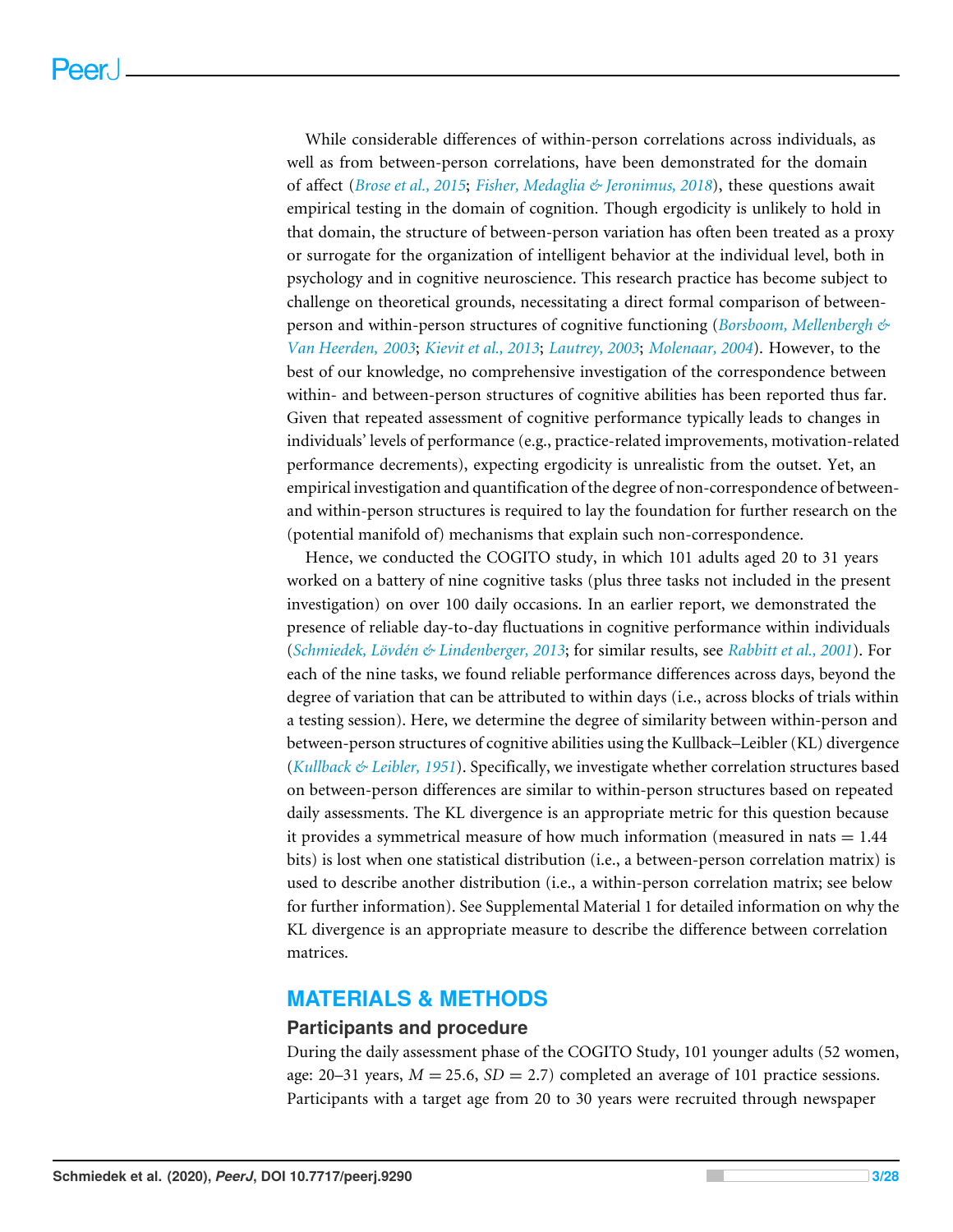advertisements, word-of-mouth recommendation, flyers distributed in university buildings, community organizations, and local stores. The advertisements were aimed at people interested in practicing cognitive tasks for 4–6 days a week for a period of about 6 months. Several steps were required for inclusion in the study. First, interested people were given information about the study in a telephone interview and checks were made as to whether the requirements for participation in the study, in particular the time investment, could be met. There were no further exclusion criteria regarding participant characteristics. Potential candidates for participation were then called back and invited to join a 1-hour ''warm-up'' group session in which general aims of the study were explained and detailed information on incentives was given. At the end of this session, individuals were able to decide to take part in the study. The sample was quite representative regarding general cognitive functioning, as indicated by comparisons of Digit-Symbol performance with data from a meta-analysis (*[Schmiedek, Lövdén & Lindenberger, 2010](#page-26-5)*). The attrition rate for those participants who had entered the longitudinal practice phase was low (i.e., of 120 participants who completed the pretest sessions, 19 dropped out from the study before finishing the 100 daily sessions; for further details on dropout rates and reasons for dropout in the different study phases, see (*[Schmiedek et al., 2010](#page-26-6)*). On average, participants had 12.5 years of high school education; 98% were single and 2% were married; the majority were university students (67%); the remainder were employed (13%), unemployed (11%), school students (8%), or apprentices (1%). Participants practiced individually in lab rooms containing up to six computer testing places. They could come to the lab and do testing sessions on up to six days per week (Mondays to Saturdays). On average, it took participants 197 days to complete the 100 sessions. Before and after this longitudinal phase, participants completed pre- and posttests in ten sessions that consisted of 2–2.5 h of comprehensive cognitive test batteries and self-report questionnaires. Participants were paid between 1450 and 1950 Euros, depending on the number and temporal density of completed sessions. The ethical review board of the Max Planck Institute for Human Development, Berlin, approved the study. All research was performed in accordance with relevant guidelines. Informed written consent was obtained from all participants.

#### **Tasks**

In each practice session, participants practiced twelve different tasks drawn from a facet structure cross-classifying cognitive abilities (perceptual speed, episodic memory, and working memory) and content material (verbal, numerical, figural-spatial) with two to eight blocks of trials each (for information on all practiced tasks, see *[Schmiedek, Lövdén &](#page-26-5) [Lindenberger, 2010](#page-26-5)*). Three of a total of six tasks of perceptual speed were choice reaction tasks that were included to measure basic aspects of information processing. They were not considered in the current analyses. Here, we used three comparison tasks of perceptual speed that are more typical for cognitive test batteries applied in research on the structure of intelligence (see below for information on tasks applied here).

For the episodic and working memory tasks, presentation time (PT) was adjusted individually based on pretest performance. For each task and each individual, mean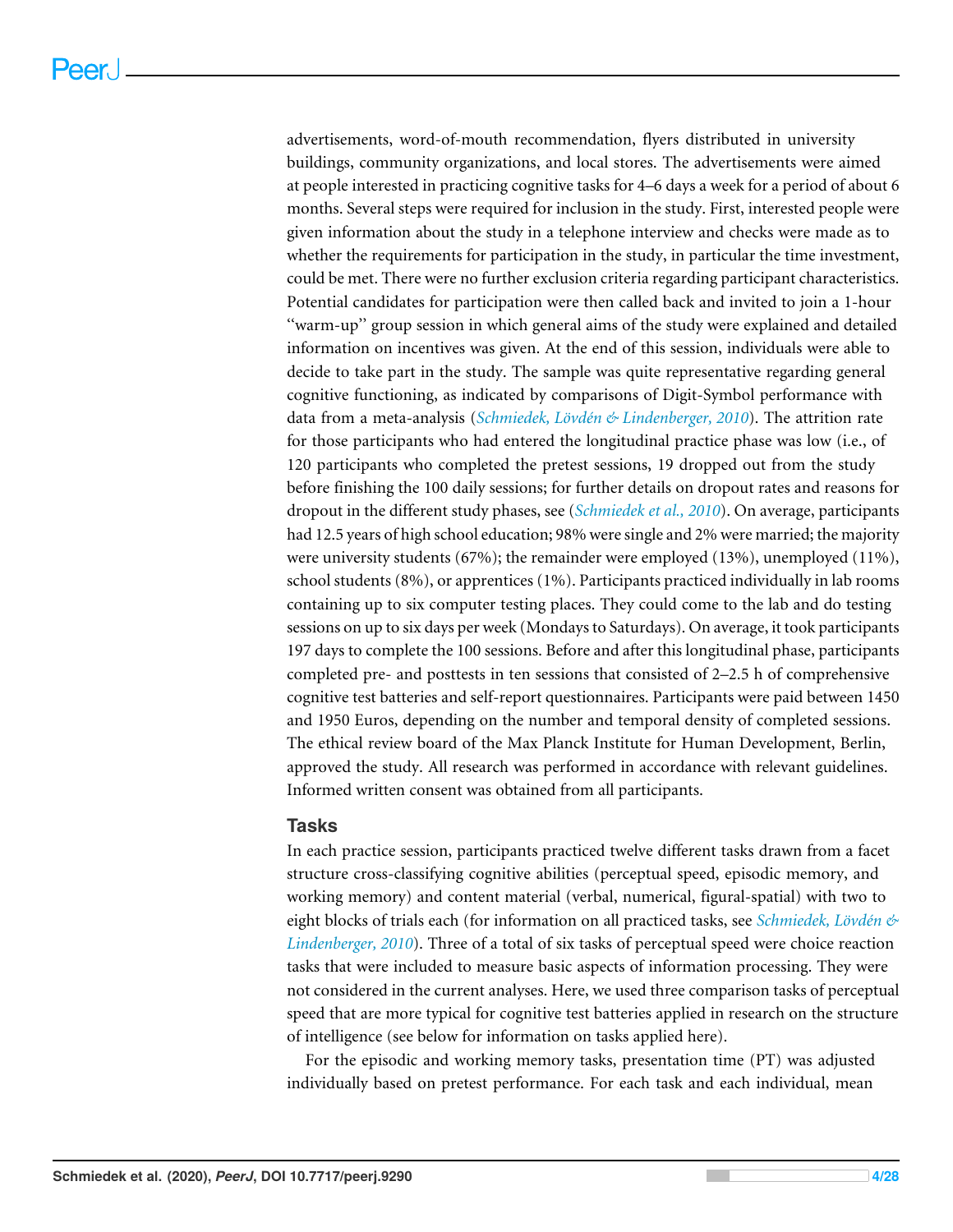accuracies for the different PT conditions at pretest were fitted with exponential timeaccuracy functions (including freely estimated parameters for onset, rate, and asymptote as well as a lower asymptote parameter fixed to different values for each task, which was .10 for memory updating, .50 for 3-back, and .00 for Alpha Span and the episodic memory tasks). The fitted values from these functions were used to choose PTs that are clearly above random guessing but below some upper level. The upper level was defined by the midpoint between the lower asymptote level and perfect accuracy [e.g.,  $(0.10 + 1.0)/2 = 0.55$  for Memory Updating; see below], while the minimum level was defined by the midpoint between the lower asymptote level and the upper level [e.g.,  $(0.10 + 0.55)/2 = 0.325$  for Memory Updating]. If performance was above the upper level for the second-fastest PT, the fastest PT was chosen even if predicted accuracy was below the minimum level for the fastest PT. For the Alpha Span task, we deviated from the described procedure and chose 0.40 as the minimum level and 0.60 as the upper level on the basis of empirically observed time-accuracy functions.

#### **Perceptual speed: comparison tasks**

In the numerical, verbal, and figural versions of the comparison task, either two strings of five numbers or digits each, or two colored three-dimensional objects consisting of several connected parts (''fribbles'') appeared on the left and right portion of the screen. Participants had to decide as quickly as possible whether both stimuli were exactly the same or different. If different, the strings differed only by one number or letter and the objects differed only by one part. Number strings were randomly assembled using digits 1 to 9. Letters were lower case and randomly assembled from all consonants in the alphabet, thus ensuring that they could not actually form real words. In each session, two blocks of 40 items were included with equal numbers of same and different stimuli. Images of fribbles used in this task are courtesy of Michael J. Tarr, Brown University, [http://www.tarrlab.org/.](http://www.tarrlab.org/)

All three comparison tasks were scored by dividing the number of correct responses by the total response time (in seconds) and multiplying this quotient by 60 (i.e., creating a score of correct responses per minute).

#### **Episodic memory tasks**

- *Verbal episodic memory: Word Lists.* Lists of 36 nouns were presented sequentially with PTs of 1000, 2000, or 4000 ms, and an interstimulus interval (ISI) of 1000 ms. Word lists were assembled so as to balance word frequency, word length, emotional valence, and imageability across lists. After presentation, words had to be recalled in correct order by entering the first three letters of each word using the keyboard. Two blocks were included in each daily session. The performance measure was based on the percentage of correctly recalled words multiplied by a score ranging from 0 to 1, which represented the correctness of the order (based on a linearly rescaled tau rank correlation). The resulting scores were logit-transformed before entering the analyses.
- *Numerical episodic memory: Number-Noun Pairs.* Lists of 12 two-digit numbers and nouns in plural case pairs were presented sequentially with PTs of 1000, 2000, or 4000 ms; and an ISI of 1000 ms. After presentation, all numbers had to be entered based on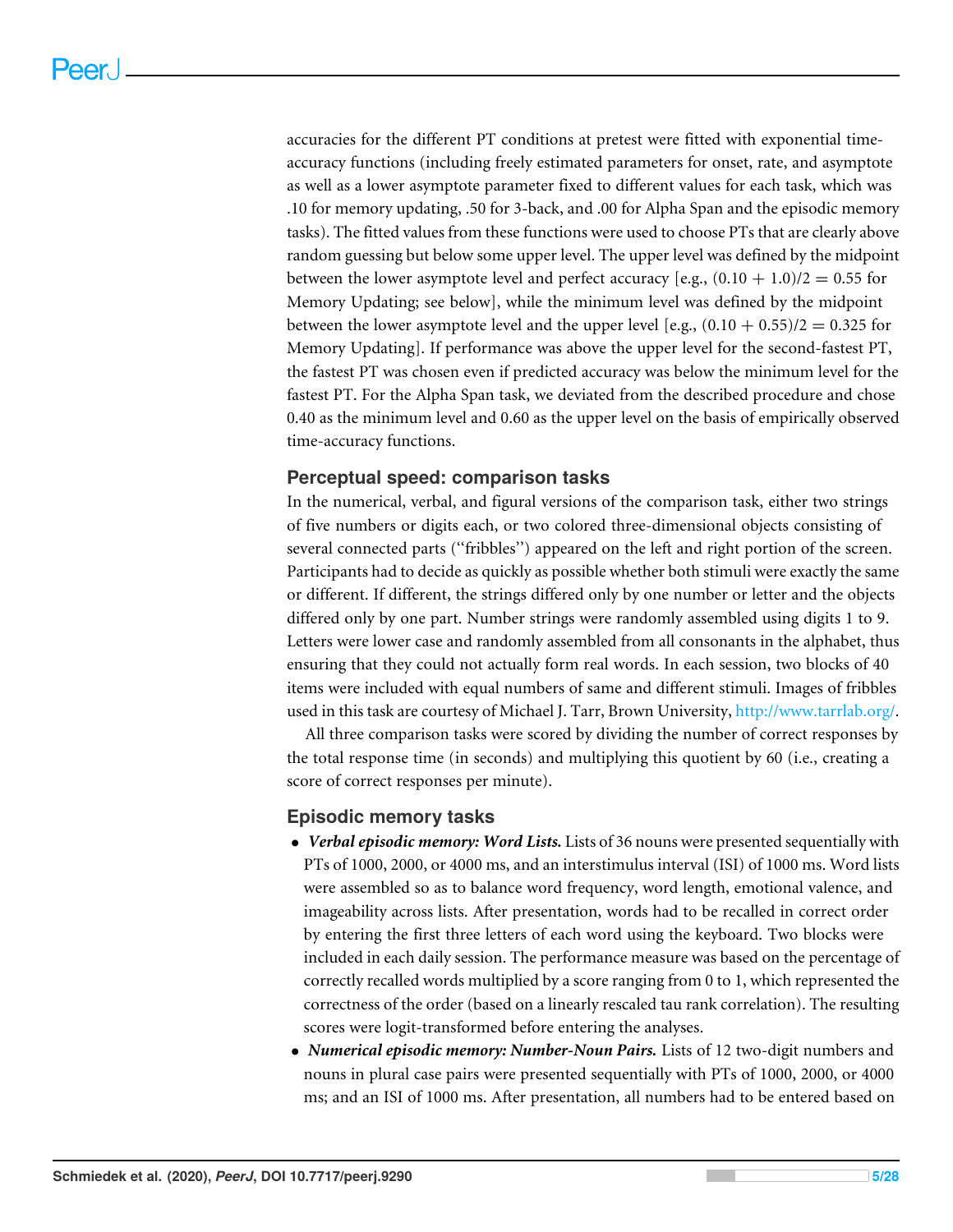random noun prompts. Two blocks were included in each daily session. The performance measure used in the analyses was the logit-transformed percentage of number of correctly recalled numbers.

• *Figural-spatial episodic memory: Object Position Memory.* Sequences of 12 coloured photographs of real-world objects were displayed at different locations in a six-by-six grid with PTs of 1000, 2000, or 4000 ms, and an ISI of 1000 ms. After presentation, objects appeared at the bottom of the screen and had to be moved to the correct locations in the correct order by clicking on objects and locations with the computer mouse. Two blocks were included in each daily session. The performance measure was the percentage of items placed in the correct locations multiplied by a score ranging from 0 to 1, which represented the correctness of the order (based on a linearly rescaled tau rank correlation). The resulting scores were logit-transformed before entering the analyses.

#### **Working memory tasks**

- *Verbal working memory: Alpha Span.* Ten upper-case consonants were presented sequentially together with a number located below the letter. For each letter, participants had to decide as quickly as possible whether the number corresponded to the alphabetic position of the current letter within the set of letters presented up to this step. Five of the ten items were targets. If position numbers were incorrect (non-targets), they differed from the correct position by +/- one. PTs were 750, 1500, or 3000 ms, and the ISI was 500 ms. Eight blocks were included in each daily session. The performance measure used in the analyses was based on the percentages of correct responses. Scores were averaged across odd and even blocks and logit-transformed.
- *Numerical working memory: Memory Updating.* Participants had to memorize and update four one-digit numbers. In each of four horizontally placed cells, one of four single digits (from 0 to 9) was presented simultaneously for 4000 ms. After an ISI of 500 ms, a sequence of eight ''updating'' operations were presented in a second row of four cells below the first one. The updating operations were subtractions and additions from −8 to +8. The updating operations had to be applied to the digits memorized from the corresponding cells above and the new results then also had to be memorized. Each updating operation was applied to a cell different from the preceding one, so that no two updating operations had to be applied to one cell in sequence. PTs were 500, 1250, or 2750 ms, and the ISI was 250 ms. The final result for each of the four cells had to be entered at the end of each trial. Eight blocks were included in each daily session. The performance measure used in the analyses was based on the percentages of correct responses. Scores were averaged across odd and even blocks and logit-transformed.
- *Spatial working memory: 3-Back.* A sequence of 39 black dots appeared at varying locations in a four-by-four grid. For each dot, participants had to determine whether it was in the same position as the dot three steps earlier in the sequence or not. Dots appeared at random locations with the constraints that  $(a)$  12 items were targets,  $(b)$ dots did not appear in the same location at consecutive steps, (c) exactly three items each were 2-, 4-, 5-, or 6-back lures, that is, items that appeared in the same position as they had 2, 4, 5, or 6 steps earlier. The presentation rate for the dots was individually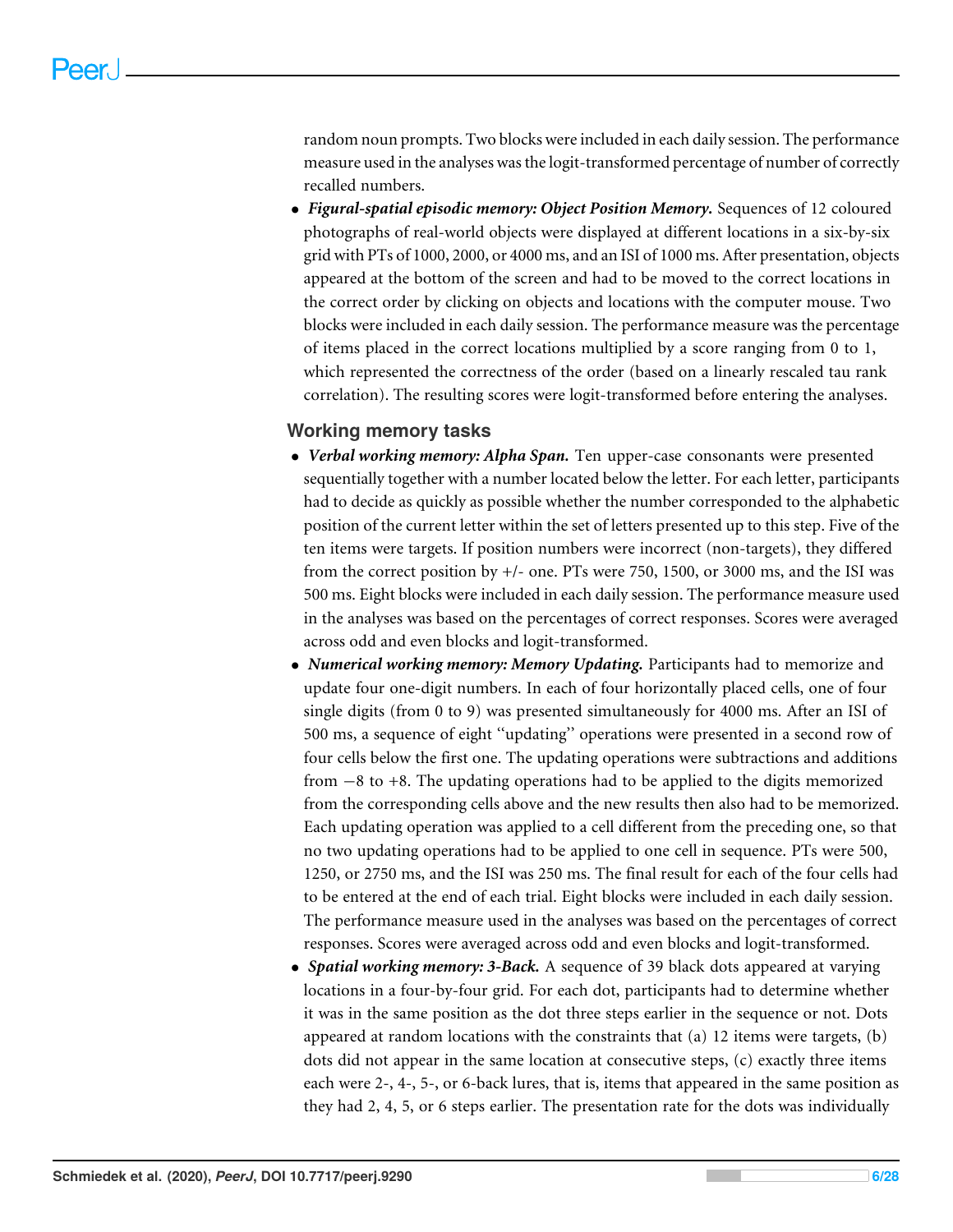adjusted by varying ISIs (500, 1500, or 2500 ms). PT was fixed at 500 ms. Four blocks were included in each daily session. The performance measure used in the analyses was based on the percentages of correct responses on trials 4-39. Scores were averaged across odd and even blocks and logit-transformed.

#### **Validity of the tasks**

To evaluate the validity of our tasks for the assessment of cognitive abilities, we made use of an established paper-and-pencil intelligence test battery, the Berlin Intelligence Structure (BIS) Test (*[Jäger, Süß& Beauducel,](#page-24-6) [1997](#page-24-6)*), which included the cognitive ability factors of perceptual speed, episodic memory, and reasoning (used here as the criterion ability for working memory).

For the perceptual speed tasks, the latent correlation with the corresponding BIS factor at pretest was .58, while the correlations with reasoning and episodic memory in the BIS were .25. At posttest, the correlation with perceptual speed in the BIS significantly decreased to .28, whereas the correlations to reasoning and episodic memory did not change significantly [\(Table 1\)](#page-7-0). For the working memory tasks, the latent correlations with reasoning ranged from .82 to .96 at pretest (for the different presentation times), and decreased to .50–.68 at posttest, with differences being significant for the two slower presentation time conditions. The correlations with perceptual speed and episodic memory in the BIS did not differ significantly between pretest and posttest [\(Table 2\)](#page-7-1). For our EM tasks at pretest, the latent correlations with the BIS episodic memory factor ranged from .76 to .82 and were lower for reasoning (.51–.54) and for perceptual speed (.51–.52). At posttest, none of the correlations differed significantly from the correlations at pretest [\(Table 3\)](#page-8-0). In sum, in line with early suggestions (*[Hofland, Willis & Baltes,](#page-24-7) [1981](#page-24-7)*; *[Labouvie et al., 1973](#page-25-5)*), there were some indications that perceptual speed and working memory lost some of their criterion validity in the course of task exposure, when taking paper-and-pencil based assessments as reference. Because of this, we included the posttest scores into the comparisons of between-person and within-person structures.

#### **Data analysis** *De-trending*

To investigate how strongly the divergence of between-person and within-person structures was driven by practice-related changes in performance levels (i.e., trends), all analyses were carried out with raw data and de-trended data. The de-trended data were computed by first smoothing every within-person time series using a Gaussian filter with a standard deviation of three sessions. Afterwards, the smoothed time series was subtracted from the raw time series to obtain the de-trended time series. The algorithm used is part of the Onyx SEM software system backend (*[von Oertzen, Brandmaier & Tsang,](#page-27-0) [2015](#page-27-0)*).

#### *Kullback–Leibler divergences*

Distances between correlation structures were computed as the symmetrical KL divergence (*[Kullback & Leibler, 1951](#page-24-5)*)*.* The KL divergence of two distributions A and B is the number of information units lost when describing a random variable by A if it follows B. The symmetrical KL divergence is the sum of the distance from A to B and the distance from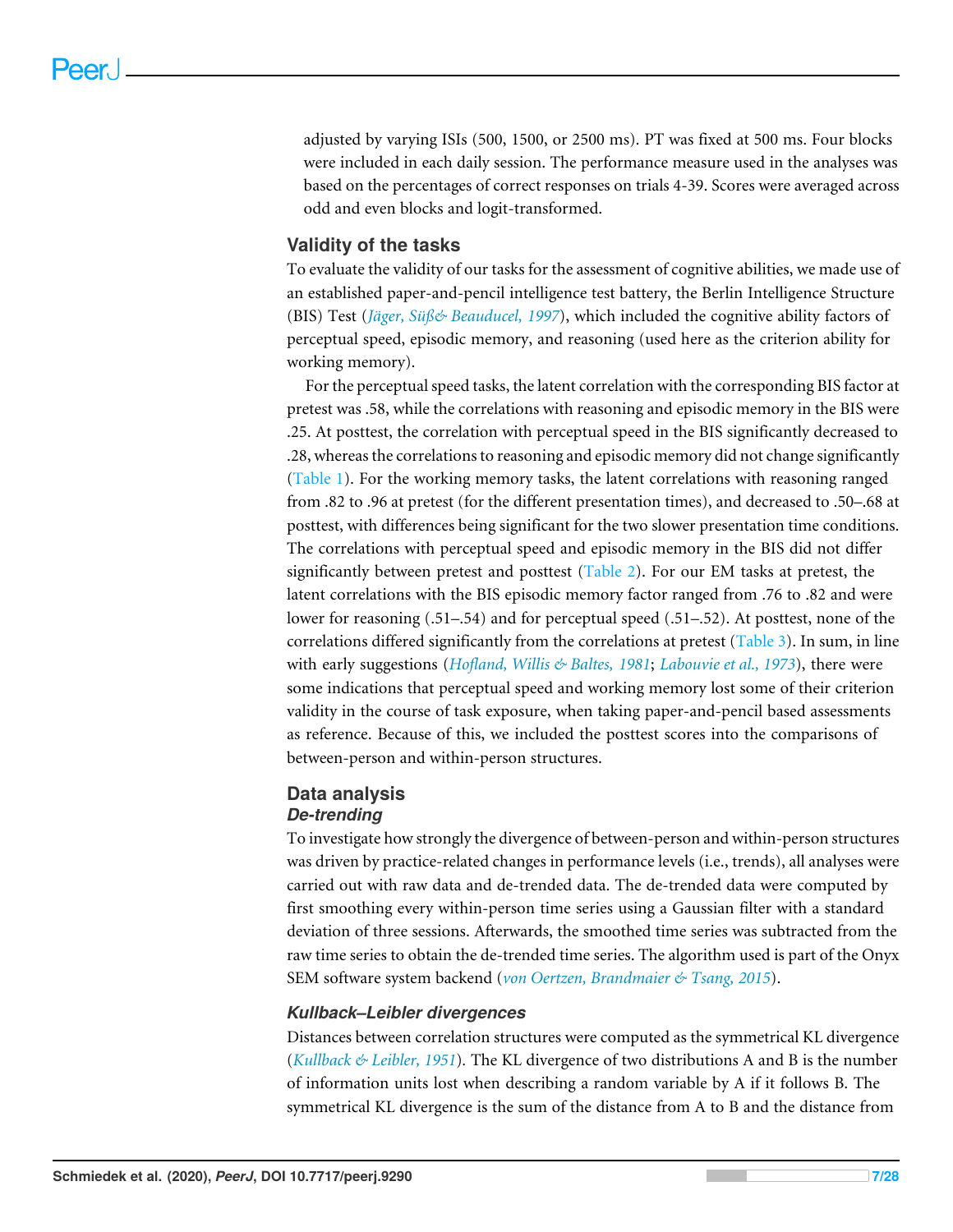| <b>BIS-PS</b>               |        |
|-----------------------------|--------|
| Pretest                     | .578   |
| Posttest                    | .278   |
| $\chi^2$ Test of Difference | 11.275 |
| <b>BIS-Reasoning</b>        |        |
| Pretest                     | .245   |
| Posttest                    | .146   |
| $\chi^2$ Test of Difference | 0.756  |
| <b>BIS-EM</b>               |        |
| Pretest                     | .252   |

Posttest .159  $\chi^2$  Test of Difference 0.944

<span id="page-7-0"></span>**Table 1 Correlations of the perceptual speed factor to ability factors of the Berlin Intelligence Structure Test.**

#### **Notes.**

Differences between pretest and posttest correlations were tested with likelihood-ratio tests, comparing the model in which the correlation were freely estimated with a model in which it was constrained to be equal. The resulting  $\chi^2$  tests all have  $df = 1$ and a critical value (with  $\alpha$  = .05) of 3.841; significant differences (pretest vs. posttest) are shown in bold face. BIS, Berlin Intelligence Structure Test; PS, Perceptual Speed; EM, Episodic Memory.

<span id="page-7-1"></span>**Table 2 Correlations of the working memory factor to ability factors of the Berlin Intelligence Structure Test.**

|                             | <b>Presentation Time Condition</b> |                |        |
|-----------------------------|------------------------------------|----------------|--------|
|                             | 1                                  | $\overline{2}$ | 3      |
| <b>BIS-PS</b>               |                                    |                |        |
| Pretest                     | .703                               | .639           | .609   |
| Posttest                    | .500                               | .433           | .394   |
| $\chi^2$ Test of Difference | 1.569                              | 3.188          | 3.175  |
| <b>BIS-Reasoning</b>        |                                    |                |        |
| Pretest                     | .819                               | .957           | .868   |
| Posttest                    | .679                               | .505           | .500   |
| $\chi^2$ Test of Difference | 0.938                              | 20.699         | 13.691 |
| <b>BIS-EM</b>               |                                    |                |        |
| Pretest                     | .505                               | .680           | .615   |
| Posttest                    | .683                               | .515           | .624   |
| $\chi^2$ Test of Difference | 1.186                              | 2.337          | 0.007  |

**Notes.**

Differences between pretest and posttest correlations were tested with likelihood-ratio tests, comparing the a model in which the correlation were freely estimated with a model in which it was constrained to be equal. The resulting  $\chi^2$  tests all have  $df =$ 1 and a critical value (with  $\alpha$  = .05) of 3.841; significant differences (pretest vs. posttest) are shown in bold face. BIS, Berlin Intelligence Structure Test; PS, Perceptual Speed; EM, Episodic Memory.

B to A. For normal distributions with covariance matrices  $\Sigma_1$  and  $\Sigma_2$  of *K* variables, the symmetrical KL is given by

 $symKL$  ( $\Sigma_1$ ,  $\Sigma_2$ ) = 2K + Tr( $\Sigma_1 \Sigma_2^{-1}$  +  $\Sigma_2 \Sigma_1^{-1}$ ).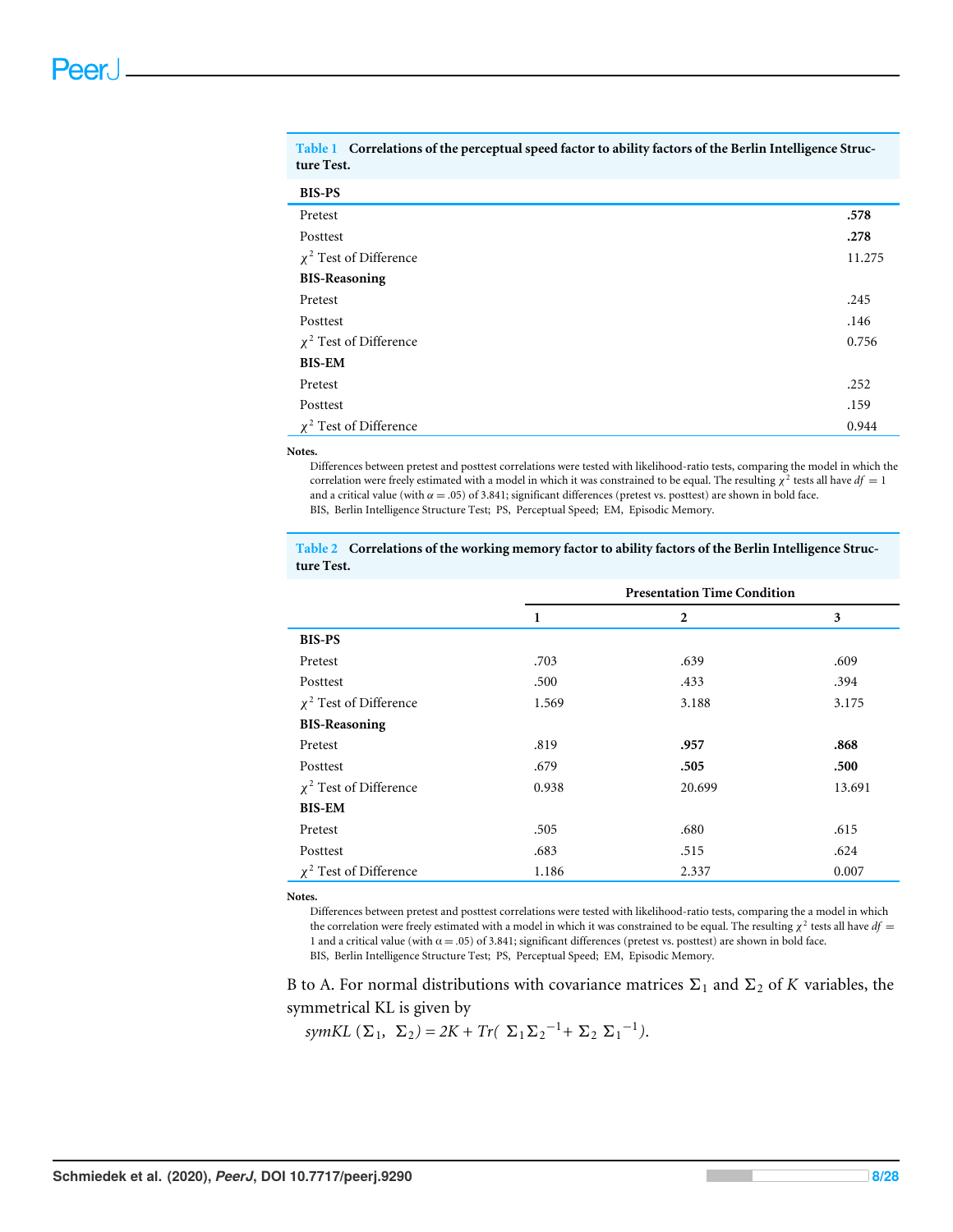<span id="page-8-0"></span>**Table 3 Correlations of the episodic memory factor to ability factors of the Berlin Intelligence Structure Test.**

|                             | Presentation time condition |                |       |
|-----------------------------|-----------------------------|----------------|-------|
|                             | 1                           | $\overline{2}$ | 3     |
| <b>BIS-PS</b>               |                             |                |       |
| Pretest                     | .517                        | .507           | .516  |
| Posttest                    | .405                        | .407           | .426  |
| $\chi^2$ Test of Difference | 2.205                       | 2.162          | 1.983 |
| <b>BIS-Reasoning</b>        |                             |                |       |
| Pretest                     | .509                        | .506           | .543  |
| Posttest                    | .489                        | .416           | .443  |
| $\chi^2$ Test of Difference | 0.066                       | 1.693          | 2.392 |
| <b>BIS-EM</b>               |                             |                |       |
| Pretest                     | .822                        | .759           | .790  |
| Posttest                    | .698                        | .677           | .708  |
| $\chi^2$ Test of Difference | 3.449                       | 1.785          | 1.859 |

**Notes.**

Differences between pretest and posttest correlations were tested with likelihood-ratio tests, comparing the a model in which the correlation were freely estimated with a model in which it was constrained to be equal. The resulting  $\chi^2$  tests all have  $df =$ 1 and a critical value (with  $\alpha = .05$ ) of 3.841; significant differences (pretest vs. posttest) are shown in bold face. BIS, Berlin Intelligence Structure Test; PS, Perceptual Speed; EM, Episodic Memory.

#### *Statistical testing with KL divergences*

To establish that the differences of the within-person correlation matrices from each other and from the between-person centroid are significant, a null distribution was sampled, and the actual divergences were compared to this distribution. We simulated the same data structure as that of the actual data, namely, 101 data lines with nine tasks, under the null hypothesis that the underlying correlation matrix is the same for all participants, that is, either the within-person centroid or the between-person centroid. The average symmetrical KL divergence in the simulated data was computed for each of 10,000 trials, either the KL divergence of all within-person pairs or the distance from each within-person pair to the between-person centroid, respectively. The actual average symmetrical KL divergence was then compared to this distribution. If, for example, the actual average symmetrical KL divergence is within the highest 5% difference of the simulated trials, this indicates a significant rejection of the null hypothesis with  $\alpha = 5\%$ .

#### *Confidence Intervals for KL divergences*

To further demonstrate the difference of the within-person correlation matrices from the between-person centroid, we also sampled the distribution of KL divergences for every within-person correlation matrix. For each participant, we again simulated, in 10,000 trials, 101 data lines with nine tasks under the assumption that the descriptive within-person correlation matrix was the true correlation matrix. This provided us with a distribution of KL divergences between the between-person centroid and the distribution of correlation matrices for each participant, and in turn with a confidence interval for the KL-divergence for every individual participant.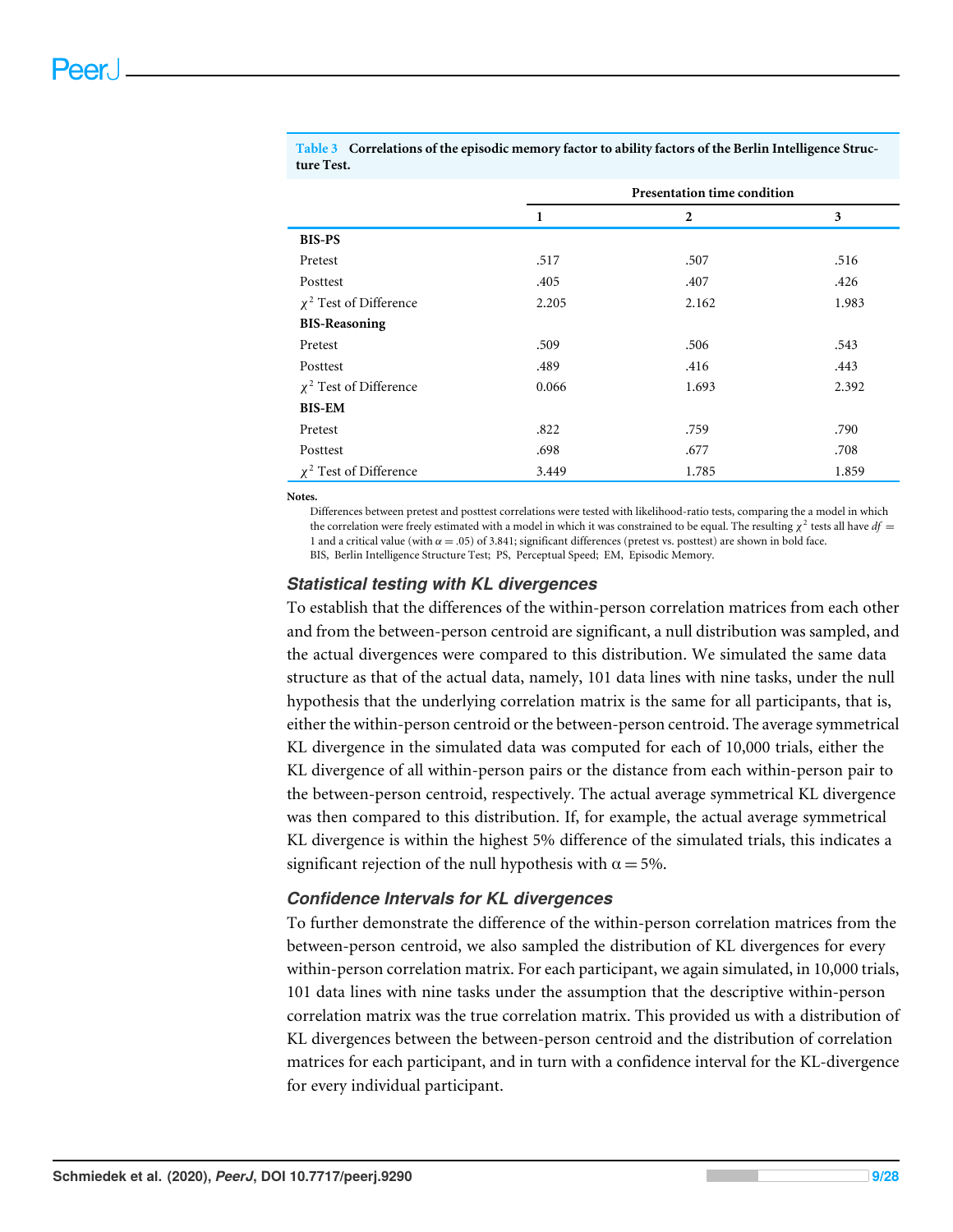#### *Multidimensional scaling (MDS)*

To illustrate the distance between within-person and between-person correlation matrices, KL divergences were embedded in a lower-dimensional space that preserves the maximal precision of the pairwise differences using MDS (*[Torgerson, 1958](#page-26-7)*). MDS finds a vector of coordinates for every correlation matrix such that the Euclidean distances between pairs of vectors are closest to the KL distances of the correlation matrices. A property of MDS is that a solution for fewer dimensions is a projection from the solutions for more dimensions, that is, the coordinates of the first dimensions are always the same for any number of dimensions in the MDS. A plot of the first two coordinates is read as an illustration of the distances of the covariance matrices. The MDS was computed using an algorithm that is part of the Onyx SEM software system backend (*[von Oertzen, Brandmaier & Tsang, 2015](#page-27-0)*).

#### *Hierarchical factor models of centroid correlation matrices*

Centroid correlation matrices based on the between-person and the raw or de-trended within-person data were calculated as the component-wise average of all correlation matrices. These correlation matrices were then submitted to confirmatory factor models (using SAS PROC CALIS) imposing a hierarchical structure, with tasks loading on three ability factors (i.e., perceptual speed, working memory, and episodic memory) that in turn loaded on a general factor (thereby forming a saturated second-order factor sub-model).

#### **RESULTS**

For the present analyses, we used nine cognitive tasks that are (a) suitable for intensively repeated assessments and (b) representative of broad ability factors in established hierarchical models of intelligence. Specifically, the tasks represent perceptual speed with comparison tasks, episodic memory with different recall tasks, and different working memory paradigms. The latter were chosen because of the close relation of working memory to the important factor of fluid intelligence/reasoning in our study (*[Schmiedek, Lövdén](#page-26-8) [& Lindenberger, 2014](#page-26-8)*) and in the literature (*[Conway, Kane & Engle, 2003](#page-23-6)*; *[Duncan, 2013](#page-24-8)*; *[Kyllonen & Christal, 1990](#page-24-9)*; *[Wilhelm, Hildebrandt & Oberauer,](#page-27-1) [2013](#page-27-1)*), and the fact that they are much better suited for repeated assessment across 100 occasions than typical reasoning tasks. Latent factor correlations with ability factors from an established paper-and-pencil test of intelligence showed that the ability factors of the practiced tasks show patterns of good convergent and discriminant validity at pretest, which do shift to some degree at posttest (see Method: Validity of the tasks, for details). Presentation times of episodic memory and working memory tasks were individually adjusted based on pretest performance to avoid floor or ceiling effects, and then kept constant throughout the daily testing occasions. At pretest and posttest, participants worked on all tasks under all possible presentation time conditions, providing reliable measurements of between-person correlation structures that correspond to each of the presentation time constellations of the within-person covariance structures. That is, for each individual pattern of presentation time conditions of the 101 participants, the corresponding presentation time conditions from the pretest (or posttest) data could be picked to compute a between-person correlation matrix that matches the presentation times of this participant's within-person data. As the correlations with the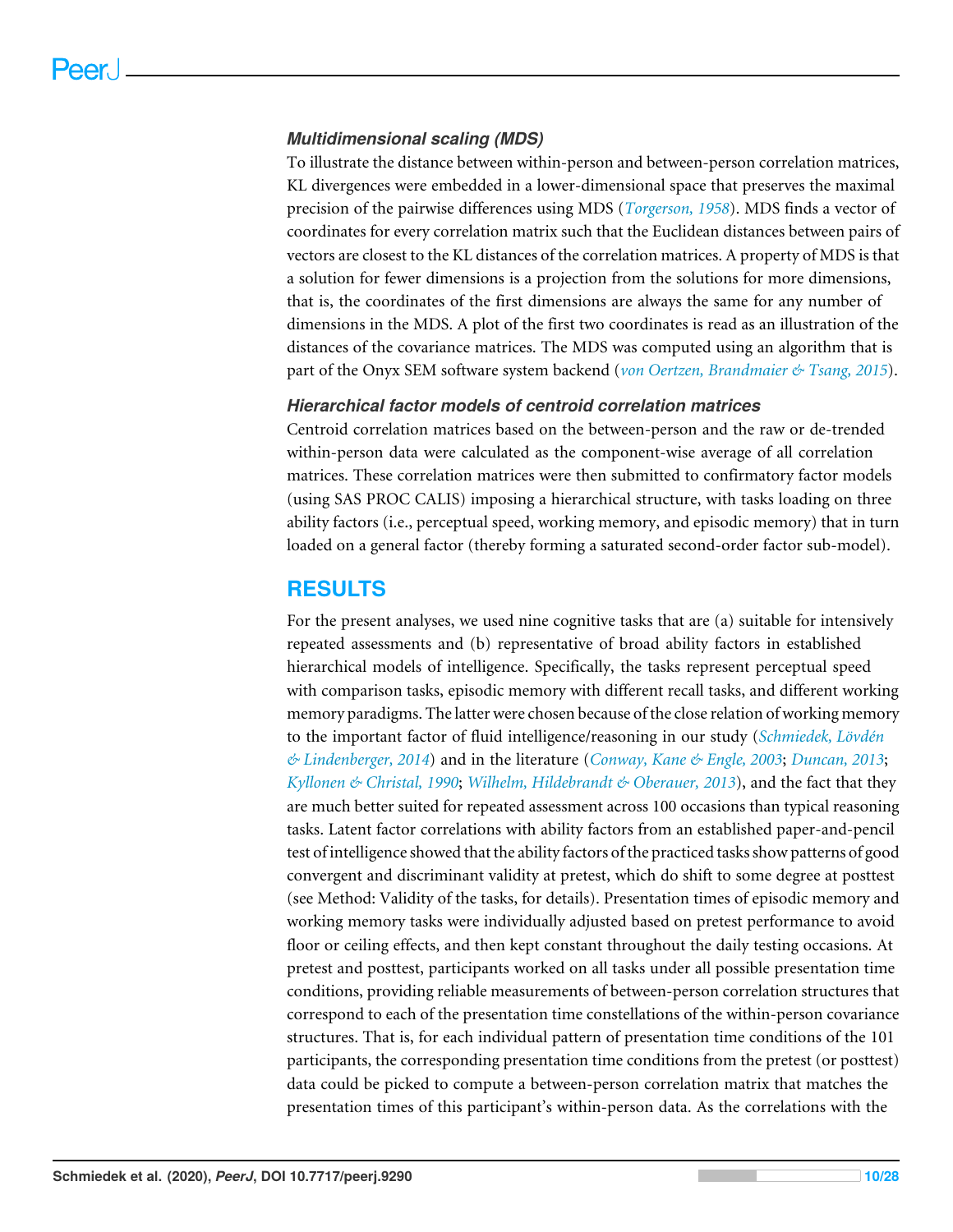<span id="page-10-0"></span>

**Figure 1 Comparisons of between-person and within-person structures of cognitive abilities.** Locations of within-person (raw data: yellow dots; de-trended data with longer-term trends taken out: light blue dots) and between-person structures (at pretest: dark blue dots; at posttest: brown dots) on the first two dimensions of a multidimensional scaling solution for the Kullback-Leibler (KL) divergences between all within- and between-person structures. Between-person structures are based on performance of the same sample on the same tasks under different presentation time conditions, and are relatively similar to each other. Within-person structures evidently differ more from each other and clearly overlap little (for raw data) or nor not at all (for de-trended data) with the between-person structures. Full-size [DOI: 10.7717/peerj.9290/fig-1](https://doi.org/10.7717/peerj.9290/fig-1)

abilities of the paper-and-pencil intelligence test did change from pretest to posttest, we included both the between-person structures from pretest and from posttest into the analysis to be able to evaluate the between/within differences in relation to the changes of the between-person structures from pretest to posttest.

For all unique comparisons of the resulting 202 between-person (101 from pretest and 101 from posttest) and 202 within-person correlation matrices (101 based on raw data and 101 based on de-trended data), a total of  $163,216 (= 404*404)$  KL divergences were calculated. These distance measures were then submitted to MDS to represent the relative distance of the within-person matrices to the between-person matrices, and of the within-person matrices (or between-person matrices) to each other in a low-dimensional space (Fig.  $1$ ).

We found that within-person structures based on raw data differed reliably from the corresponding between-person structures from pretest (average KL divergence = 5.90; *p* < .001; for information on how *p* values were determined, see Data analysis: Statistical testing with KL divergences), and among each other (average KL divergence = 6.84;  $p < .001$ ; *SD Dimension*<sub>1</sub> = 3.66; *SD Dimension*<sub>2</sub> = 1.81).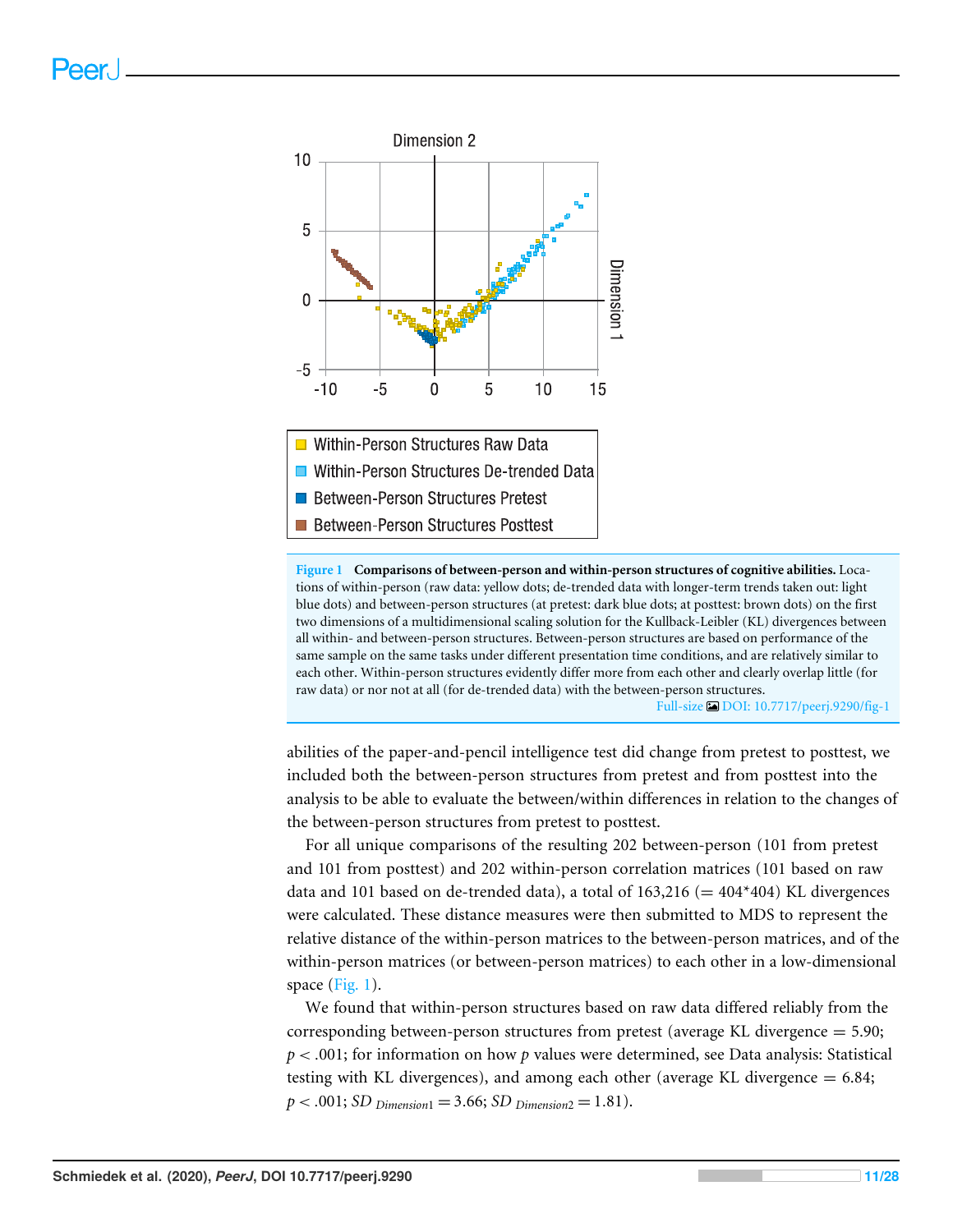When simulating data from each individual within-person correlation matrix, 95% Confidence Intervals for the KL divergence to the between-person centroid ranged from [1.93; 4.03] for the person closest to the between-person centroid to [12.24; 24.21] for the person furthest away from the between-person centroid. Importantly, the confidence intervals of the KL divergences of the within-person correlation matrices to the betweenperson centroids in no case included 0.85, the average KL divergence we would expect when the within-person data were generated from the between-person correlation matrix.

To illustrate what an average KL divergence of 5.90 means, it may be helpful to compare this value to one that would result from a comparison of correlation matrices that differ in a theoretically meaningful way. Consider three correlation matrices, (1) one that represents the average between-person correlation matrix from our pretest data, which can be modelled by a hierarchical factor model with three first-order factors and a general factor on top, (2) a model with the same correlations among the tasks that belong to one ability, but zero correlations between tasks from different abilities, and (3) a model corresponding to (2), but with the factor correlations fixed to one. The second and third models would therefore represent orthogonal factors (akin to a Thurstonian model of independent abilities) versus a single-factor model (akin to a Spearmanian model of a single g factor). The resulting KL divergence between the observed between-person correlation matrix and the Thurstonian model (2) was 0.80, while the divergence between the observed between-person correlation matrix and the Spearmanian model (3) was 11.36. The average divergence of the within-person correlation matrices from the between-person correlation matrices was therefore right in between these two theoretically meaningful and substantial differences.

To further illustrate a KL divergence of 5.90, we picked the participant with an individual KL divergence (of 5.95) closest to this average value. Comparing the within-person and corresponding between-person structures of this participant (see [Table S1](http://dx.doi.org/10.7717/peerj.9290#supp-2) clearly shows sizeable and systematic differences. For example, within-person correlations between tasks of perceptual speed and tasks of working memory are higher than corresponding between-person correlations, while the within-person correlations among tasks of episodic memory were lower.

When within-person data were first de-trended to account for longer-term trends such as practice-related improvements (for details, see Data analysis: De-trending), within-and between-person structures from pretest showed no overlap at all [\(Fig. 1;](#page-10-0) difference between within- and between-person structures from pretest: average KL divergence = 5.67; *p* < .001; differences among within-person structures for de-trended data: average KL divergence = 3.01;  $p < .001$ ;  $SD_{Dimension\ 1} = 2.57$ ;  $SD_{Dimension\ 2} = 2.14$ ). For raw data, MDS Dimension 1 (horizontal) correlated strongly with the magnitude of the first eigenvalue of the within-person correlation structures ( $r = -.78$ ;  $p < .001$ ). For de-trended data, MDS Dimension 1 fully separated all within- from all between-person structures and was again strongly correlated with the first eigenvalue of the within-person structures ( $r = -0.59$ ; *p* < .001). Together, this indicates that the size of the differences between within- and between-person structures was associated with the degree to which longer-term changes (that are likely to reflect practice-related improvements) or short-term fluctuations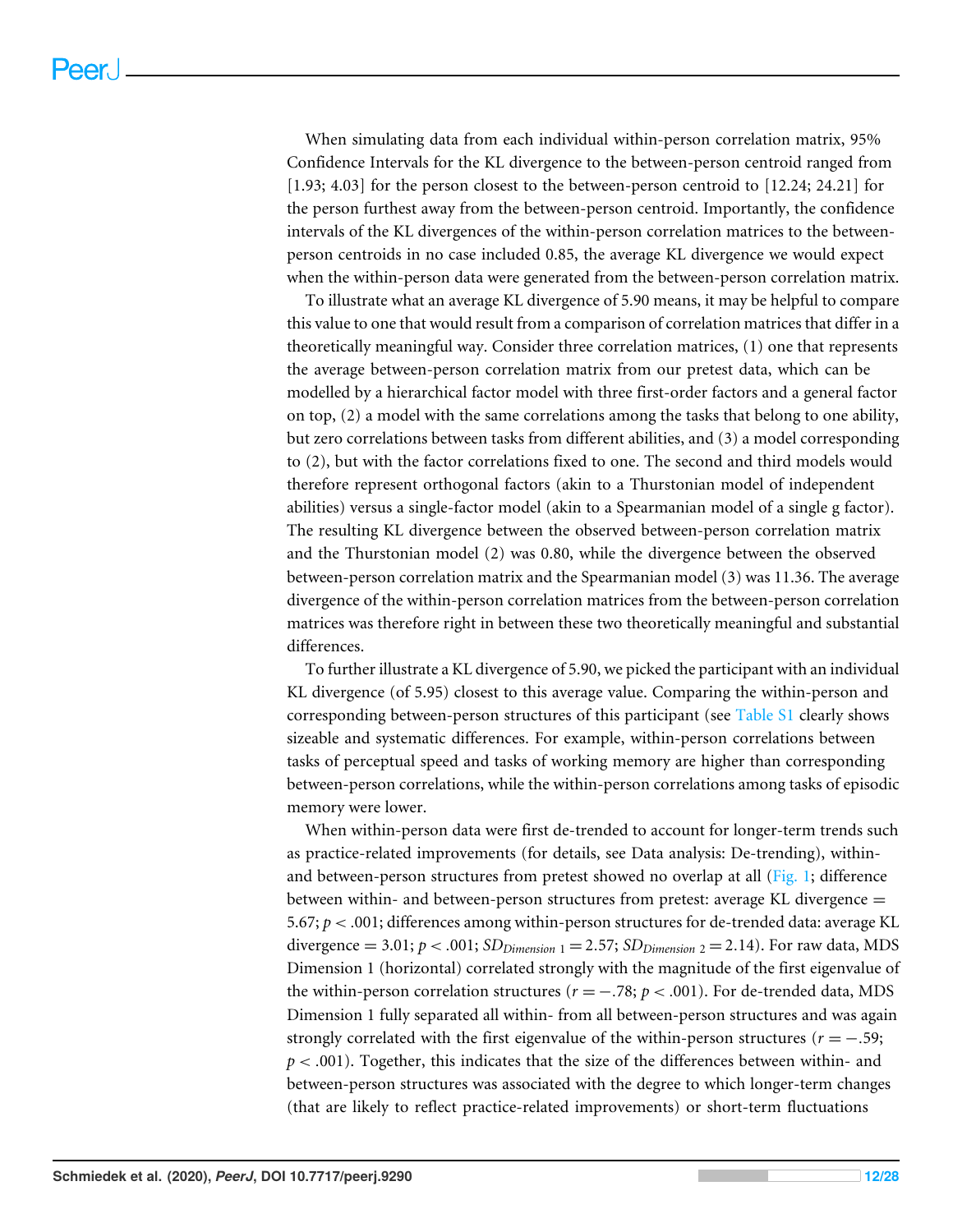are general across tasks, and thereby mimic the positive manifold of between-person differences. In other words, individuals with a greater hint of *g* in the structure of their daily fluctuations were more similar to the between-person structure than individuals with no such hint. The average loadings of the tasks on the normalized first eigenvector (with a theoretical maximum of three for nine exactly equal loadings, whereby lower values indicated less equal loadings or even some negative loadings) were 2.93 (*SE* = 0.0044) for the between-person, 2.08 ( $SE = 0.13$ ) for the raw within-person, and 1.06 ( $SE = 0.14$ ) for the de-trended within-person structures, indicating that the *g* factor was less dominant for the within-person structures, particularly when practice-related trends were taken out. When comparing the within-person structures with the between-person structures at posttest, which were significantly different from the between-person structures at pretest (average KL divergence  $=$  4.15;  $p < .001$ ), the resulting average divergences were even larger (average KL divergence  $= 9.77$ ;  $p < .001$ , for within-person structures based on raw data; average KL divergence  $= 14.08; p < .001$ , for within-person structures based on de-trended data). It therefore seems unlikely that the differences of the within-person structures from the between-person structures at pretest can be explained by practice-induced changes of the psychometric properties of the tasks (see Method: Validity of the Tasks) that lead to the apparent shift of the between-person structures from pretest to posttest—at least for all those participants whose within-person structures did not lie in the area between the between-person structures from pretest and posttest [\(Fig. 1\)](#page-10-0).

When KL divergences were calculated separately for each ability factor, the withinand corresponding between-person correlation patterns still differed reliably from each other, with the distance being smallest for the working memory factor, both for raw and for de-trended data [\(Fig. 2\)](#page-13-0). Importantly, these separate distances correlate only weakly with one another across persons (correlations for raw/de-trended data: −.02/.03 for perceptual speed and working memory, .44/.19 for perceptual speed and episodic memory, and .31/−.13 for working memory and episodic memory; with correlations of .19 or higher being significant at  $\alpha$  <.05). This indicates that for different individuals, the overall deviation of within-person and corresponding between-person structures can be attributed to different patterns of deviations at the level of separate abilities. Put simply, some individuals showed greater deviations for tests of perceptual speed, others for tests of working memory, and still others for tests of episodic memory factors.

The observed divergences of within-person structures from one another and from between-person structures have important implications for the predictability of behavior. At the between-person level, knowing how a person performs on a particular cognitive task allows prediction, to some extent, of her/his individual performance relative to other persons' performances on other cognitive tasks. It remains an open question, however, to what degree knowledge of a person's performance level on a particular task and a particular day also allows prediction of that person's performance (relative to her or his own average) on other tasks on the same day. To answer this question, we conducted a series of regression analyses that aimed at predicting performance of each person on each task and each day with performance of the same person at the same day on the remaining eight tasks. The regression coefficients for these other tasks were based on: either (a) the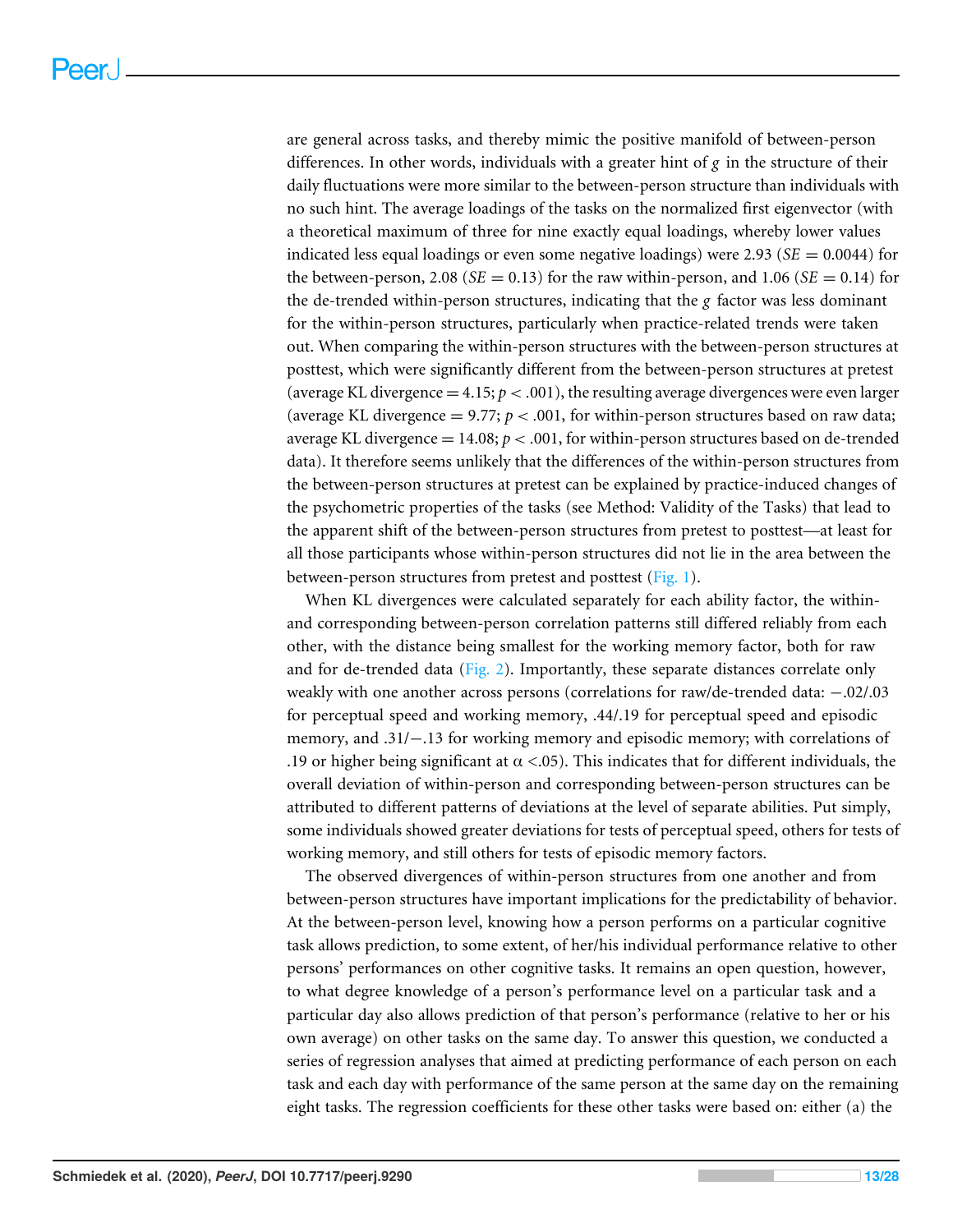<span id="page-13-0"></span>

**Figure 2 KL divergences between within- and between-person structures for different abilities on the basis of (A) raw, and (B) de-trended within-person data.** Calculating KL divergences separately for the different ability factors shows that within- and between-person structures differ reliably from each other for each ability. These differences are more pronounced for episodic memory and perceptual speed than for working memory. Error bars indicate the standard deviations from simulated distributions under the null hypothesis of no difference between within- and between person structures. All = all nine tasks; WM = working memory; PS = perceptual speed; EM = episodic memory.

Full-size [DOI: 10.7717/peerj.9290/fig-2](https://doi.org/10.7717/peerj.9290/fig-2)

individual within-person correlation matrix of this person, (b) the average within-person correlation matrix, or (c) the between-person correlation matrix from pretest. We ran all of these models once for the raw, and once for the de-trended data. We also conducted a set of prediction models in which we did the reverse, that is, we tried to predict between-person differences at pretest on single tasks using scores on the other eight tasks and regression equations based on information either from the corresponding between-person correlation matrix or from the individual or average within-person matrices. In total, about 90,000 prediction models (101 persons \* 101 days \* 9 tasks) were run. Results were averaged and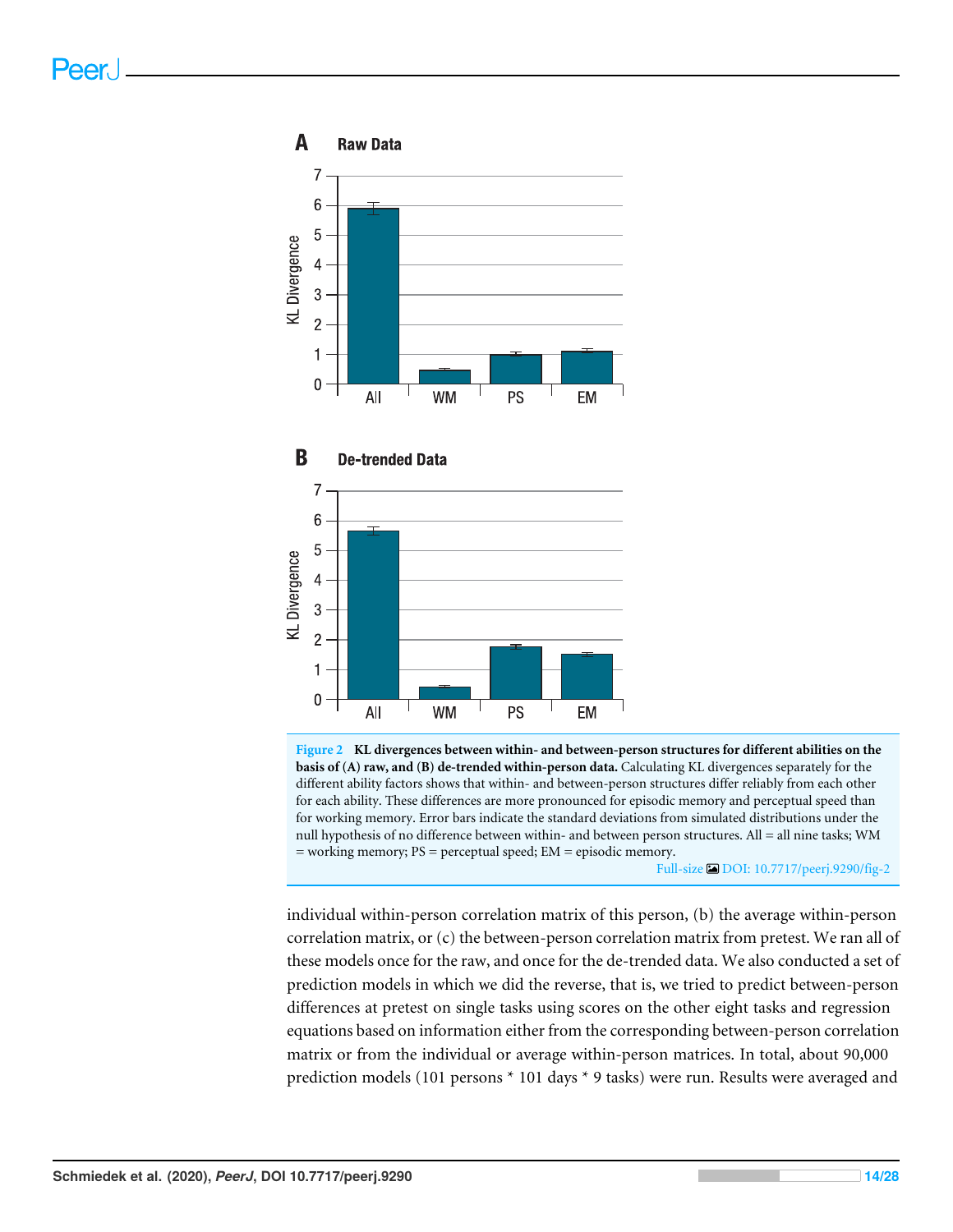are displayed in [Figs. 3A](#page-15-0) and [3B.](#page-15-0) Moreover, the results of 909 prediction models (101 persons \* 9 tasks) were averaged, and are shown in [Fig. 3C.](#page-15-0)

Summary results followed a consistent pattern (see [Fig. 3\)](#page-15-0). Predictions are best when between-person information is used to predict between-person differences and when individual within-person information is used to predict individual within-person variability. It is worst when within-person information is used to predict between-person differences and when between-person information is used to predict individual withinperson variability; prediction with the average within-person structure fell in-between. It was striking to find that for almost all of the tasks, trying to predict de-trended withinperson variability using between-person models did not work any better (or was even worse) than simply taking the within-person means.

We next took a closer look at the divergence of the *average* between- and within-person structures. The distribution of the correlation matrices in the MDS solution showed indications of normality in quantile–quantile plots (see [Fig. S1\)](http://dx.doi.org/10.7717/peerj.9290#supp-1). Therefore, the centroid correlation matrix of the within-person cluster and the centroid correlation matrix of the between-person cluster were considered as viable average representations of within-person and between-person structures, respectively. Confirmatory modelling of a hierarchical factor structure was used to compare the two average correlation matrices. The model specified first-order ability factors for episodic memory, working memory, and perceptual speed, and a second-order general ability factor. For the between-person correlation matrix, this resulted in very good model fit ( $\chi^2[24] = 20.77$ ,  $p = .998$ ; Root Mean Square Error of Approximation (RMSEA) < .01; Comparative Fit Index (CFI) = 1.00; Standardized Root Mean Square Residual (SRMR) = .06). Standardized factor loadings ranged from .60 to 1.00 for the perceptual speed tasks', from .52 to .84 for the episodic memory tasks', and from .46 to .50 for the working memory tasks' loading on the respective ability factors [\(Fig. 4A\)](#page-17-0). The ability factors' loadings on the general factor were .27 for perceptual speed, .54 for episodic memory, and 1.00 for working memory [\(Fig. 4B\)](#page-17-0).

For the centroid within-person correlation matrix of raw data, model fit was also very good ( $\chi^2[24] = 9.03$ ,  $p = 1.00$ ; RMSEA < .01; CFI = 1.00; SRMR = .04). However, as the number of independent observations for the average within-person correlation matrix is unknown due to possible autocorrelations of the repeated assessments, the fit indices based on  $\chi^2$  (RMSEA and CFI) for this, and the analysis of de-trended data below, need to be interpreted with caution. Standardized factor loadings ranged from .71 to .78 for the perceptual speed tasks', from .46 to .53 for the episodic memory tasks', and from .54 to .65 for the working memory tasks' loading on the respective ability factors [\(Fig. 4A\)](#page-17-0). The ability factors' loadings on the general factor were .55 for perceptual speed, .71 for episodic memory, and 1.00 for working memory [\(Fig. 4B\)](#page-17-0).

For the centroid within-person correlation matrix of de-trended data, model fit was again very good ( $\chi^2[24] = .90$ ,  $p = 1.00$ ; RMSEA < .01; CFI = 1.00; SRMR = .02). Standardized factor loadings ranged from .44 to .63 for the perceptual speed tasks', from .31 to .46 for the episodic memory tasks', and from .16 to .44 for the working memory tasks' loading on the respective ability factors [\(Fig. 4A\)](#page-17-0). The ability factors' loadings on the general factor were -.06 for perceptual speed, .82 for episodic memory, and 1.00 for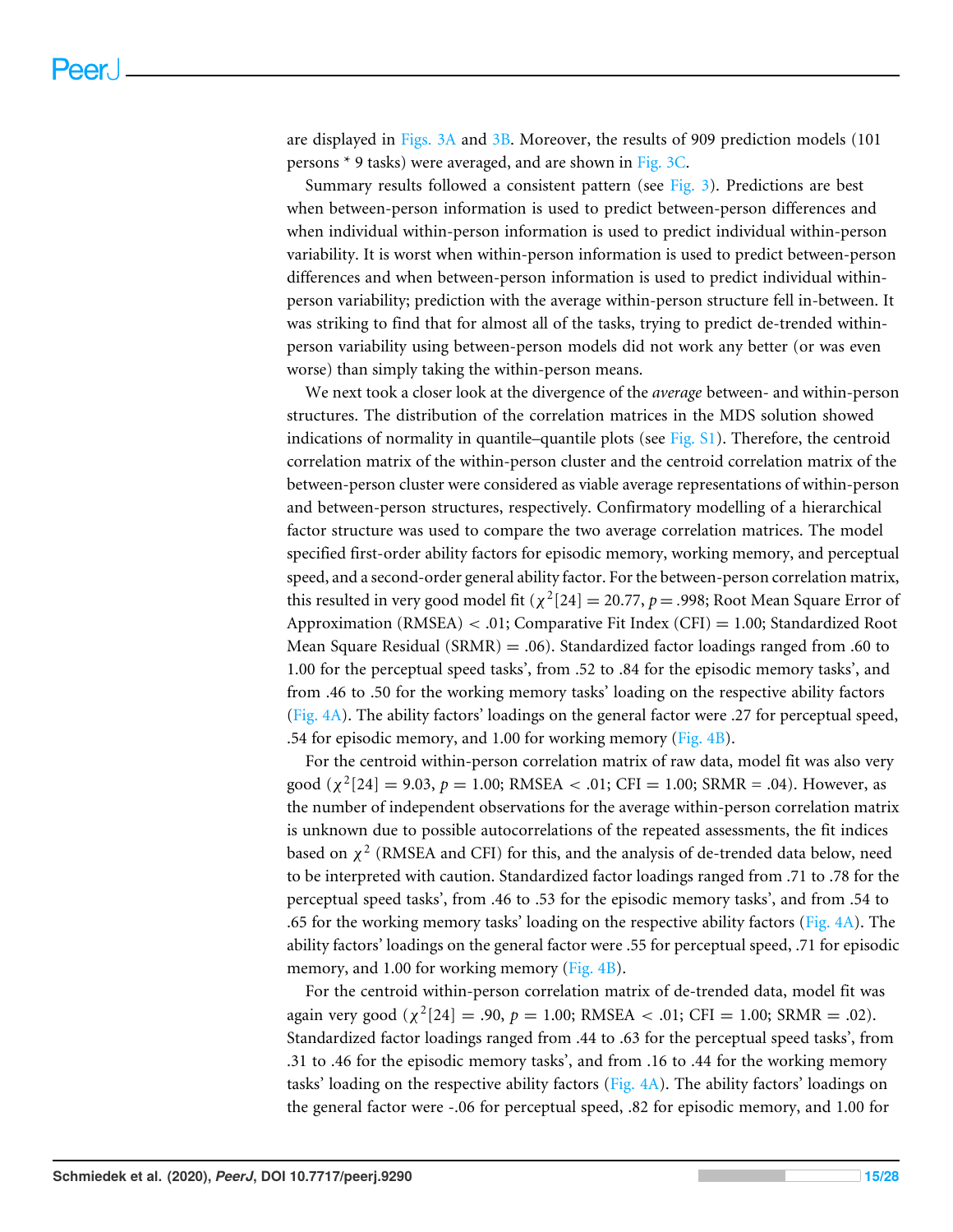

#### <span id="page-15-0"></span>A **Predicting Raw Within-Person Data**









**Figure 3 Differential predictive validity of within- and between-person structures.** Performance on each of the nine tasks was predicted by performance on the remaining eight tasks. Regression coefficients were based on between-person correlations (dark bars), average within-person correlations (middle blue bars), or individual within-person correlations (light bars). (continued on next page...) Full-size [DOI: 10.7717/peerj.9290/fig-3](https://doi.org/10.7717/peerj.9290/fig-3)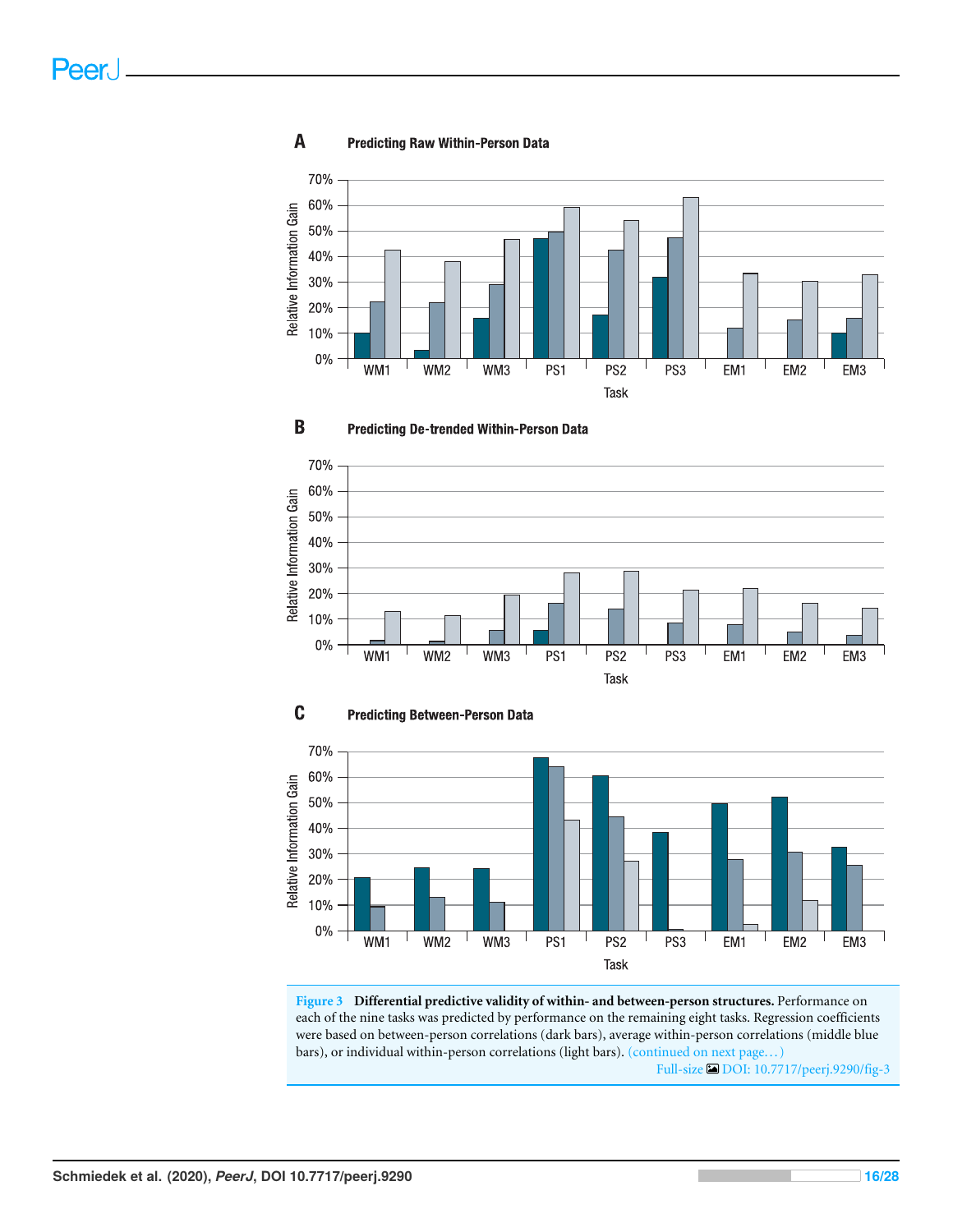#### **Figure 3 (...continued)**

The bars show relative positive information gain compared to predicting performance with the corresponding means. Positive values can be interpreted as coefficients of determination (multiple *R* 2 ), while zero values refer to predictions equal or worse than prediction with the mean. (A–B) Performance of each person on each single task on each daily session (WM1–3 = working memory tasks; PS1–3 = perceptual speed tasks; EM1-3 = episodic memory tasks) was predicted by this person's performance on the other eight tasks on the respective same day. Results are shown for raw (A) and de-trended (B) within-person data. (C) Performance of each person on each task at pretest was predicted by this person's performance on the remaining eight tasks on that occasion. Predictions are best when between-person information is used to predict between-person differences (C), and when individual within-person information is used to predict individual within-person variability (A & B).

working memory [\(Fig. 4B\)](#page-17-0). In other words, while there were only very small amounts of shared variance among the working memory tasks, that common variance was strongly shared with the episodic memory tasks once variance due to longer-term trends was taken out.

To summarize, average between-person data and average within-person raw data showed similar factor loadings for perceptual speed and working memory; for episodic memory, within-person raw data showed lower loadings than between-person data [\(Fig. 4A\)](#page-17-0). When de-trending the data, within-person factor loadings were further reduced, particularly for the working memory tasks, indicating that shared within-person variance among tasks was to some degree due to longer-term trends (e.g., practice-related improvements). Comparing the loadings of ability factors on the general factor [\(Fig. 4B\)](#page-17-0) revealed that the general factor was identical to the working memory factor both between and within individuals, whereas the loading of perceptual speed on the general factor was much less strong for the raw, and absent for the de-trended within-person data.

#### **DISCUSSION**

Our results demonstrate that well-established between-person findings provide little information about correlations among day-to-day fluctuations in cognitive performance within healthy younger adults. Knowing that a given person shows high or low levels of performance on a particular task or ability relative to herself/himself on a particular day does not allow us to predict this person's performance on different tasks or abilities on the same day, unless his/her within-person structure has been assessed. Individuals showed idiosyncratic correlational patterns, resulting in weak average loadings of tasks on ability factors for de-trended data, and in ability-specific deviations of within-person structures from between-person structures. The *g* factor was less prominent within than between persons, and within-person structures with larger first eigenvalues were more similar to between-person structures than within-person structures with smaller first eigenvalues.

Whatever the mechanisms producing the larger eigenvalues at the between-person level are, these mechanisms are apparently less influential at the within-person level. One possible starting point for trying to explain the difference of between- and within-person structures therefore is to list influences that may be responsible for the positive manifold underlying the g factor at the between-person level and to consider which of these may be less (or not at all) affecting day-to-day variations in cognitive performance.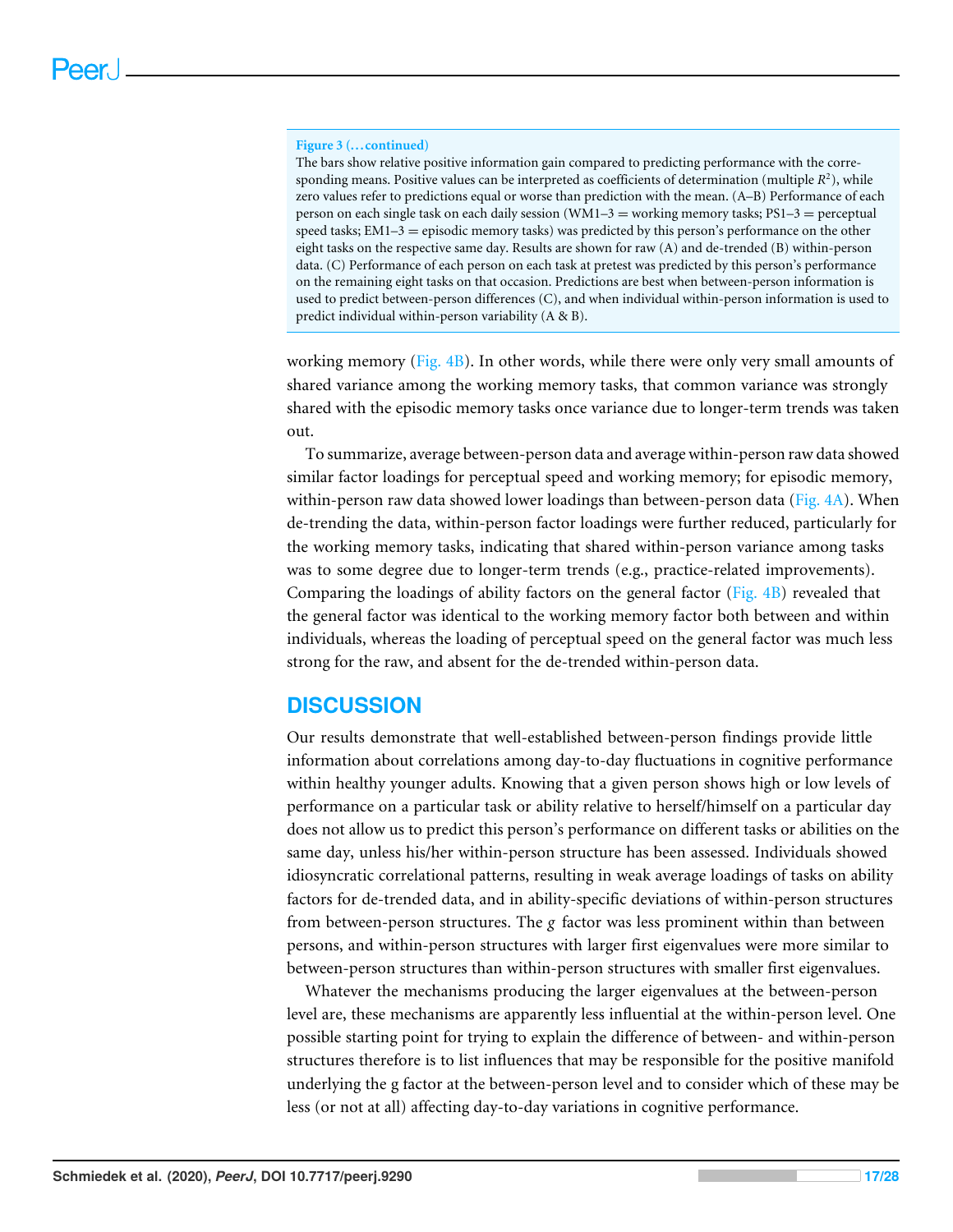<span id="page-17-0"></span>A







**Figure 4 Factor loadings of hierarchical models.** Factor loadings of working memory (WM), perceptual speed (PS), and episodic memory (EM) tasks on corresponding ability factors (A) and of ability factors on the general factor g (B), based on a hierarchical model applied to the centroids (average correlation matrices) of the individual structures shown in [Fig. 1.](#page-10-0) At both the between-person and within-person level, the g factor was identical to WM, but the PS factor related to the g factor only when between-person or raw data within-person variance was analyzed (B).

Full-size [DOI: 10.7717/peerj.9290/fig-4](https://doi.org/10.7717/peerj.9290/fig-4)

A first way to try to explain the presence of a g factor is that one ability has a superordinate role and (partly) influences performance on the other abilities. In psychometric research on between-person differences in intelligence, such a role has been ascribed to processing speed as well as to working memory. Regarding processing speed—which can be measured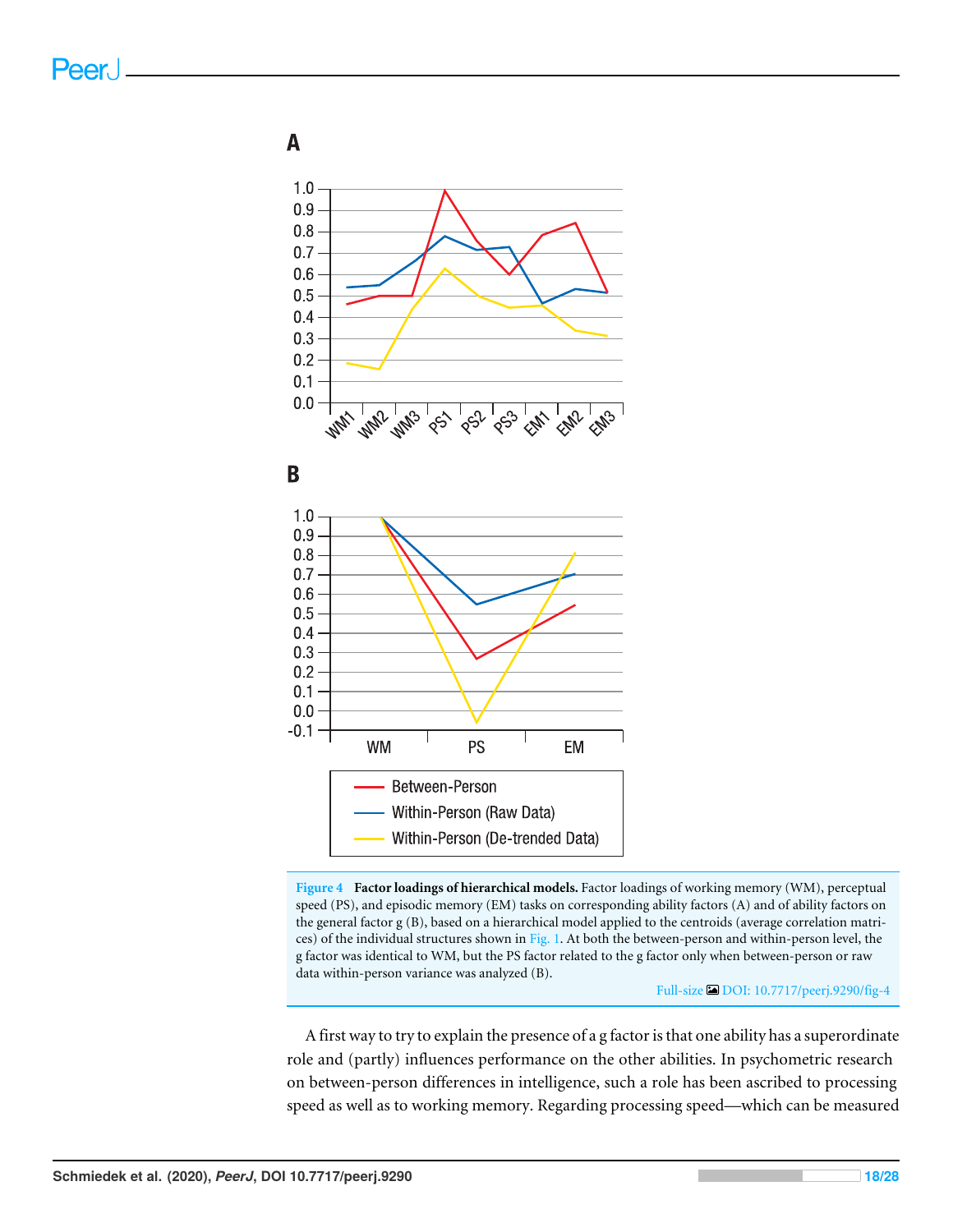with different kinds of elementary cognitive tasks, including the kind of perceptual speed task used in our investigation—there is a long history of explaining higher-order cognition (intelligence) in terms of the speed with which necessary component processes can be conducted (*[Jensen, 1998](#page-24-0)*). In our between-person models, the loading of the perceptual speed factor on a general factor was relatively low, though, and for the within-person structures of raw data, the loading of the perceptual speed factor on g was even higher than for the between-person data. At least for the selection and operationalization of abilities and tasks in our study, the role of speed in the positive manifold of correlations therefore does not serve as a prime candidate for explaining the differences of betweenperson and within-person structures. This is different for working memory, which had a standardized loading of 1.00 on the g factor, that is, could be equated with g, at the between-person as well as at the within-person level. This matches a combination of theoretical accounts that (a) identify g with the ability of fluid intelligence (e.g., *[Gustafsson,](#page-24-10) [1984](#page-24-10)*) and (b) view working memory as the main determinant of fluid intelligence (e.g., *[Conway, Kane & Engle, 2003](#page-23-6)*). While it is possible that day-to-day variations in working memory capacity constrain performance levels not only on working memory tasks, but also, for example, on the episodic memory tasks, this influence does not seem consistent enough across tasks and participants, however, to produce a more homogeneous pattern of within-person structures. A possible reason might be that the common influence of working memory, which could be identified for the average within-person structure, is covered up by idiosyncratic and time-varying patterns of task-specific strategies. Targeted analyses of single tasks of our data set indicate that such between-person and within-person adaptations of strategies play a substantial role (for the numerical episodic memory task, see *[Hertzog et al.,](#page-24-11) [2017](#page-24-11)*; for the spatial episodic memory task, see *[Noack et al., 2013](#page-25-6)*; for the numerical working memory task, see *[Shing et al.,](#page-26-9) [2012](#page-26-9)*).

Differences in cognitive functioning can be assumed to reflect short-term variability, long-term change, and stable individual differences (*[Hertzog, 1985](#page-24-12)*; *[Nesselroade, 1991](#page-25-7)*; *[Voelkle et al., 2018](#page-26-10)*). Given that the relative importance of these contributions is likely to differ by age and observation interval, the present results may not generalize to other age periods and observation intervals. Rather, the present analyses and findings are a first and admittedly descriptive step towards the general objective of delineating the driving forces of individual differences in development (*[Baltes, Reese & Nesselroade, 1988](#page-23-7)*). In this vein, a second line of approaches is seeking to explain the g factor by adopting a more dynamic perspective that views the positive manifold as the outcome of long-term developmental processes. For example, *[Van der Maas et al.](#page-26-11) [\(2006\)](#page-26-11)* suggest that dynamic network models of mutual positive influences among different cognitive processes can give rise to positive manifold and a g factor, without requiring the identification of g with some common causal entity. Generally, from a developmental perspective, the presence of a pattern of between-person correlations among cognitive tasks measured in a population at a certain age has to be seen as the result of genetic endowments, environmental factors, and complex correlations and interactions among these—each of which can contribute to commonality, as well as to specificity, of performance on the different cognitive tasks (*[Baltes, Lindenberger](#page-23-8) [& Staudinger, 2006](#page-23-8)*; *[Tucker-Drob, 2017](#page-26-12)*). In the long term, many of these processes can be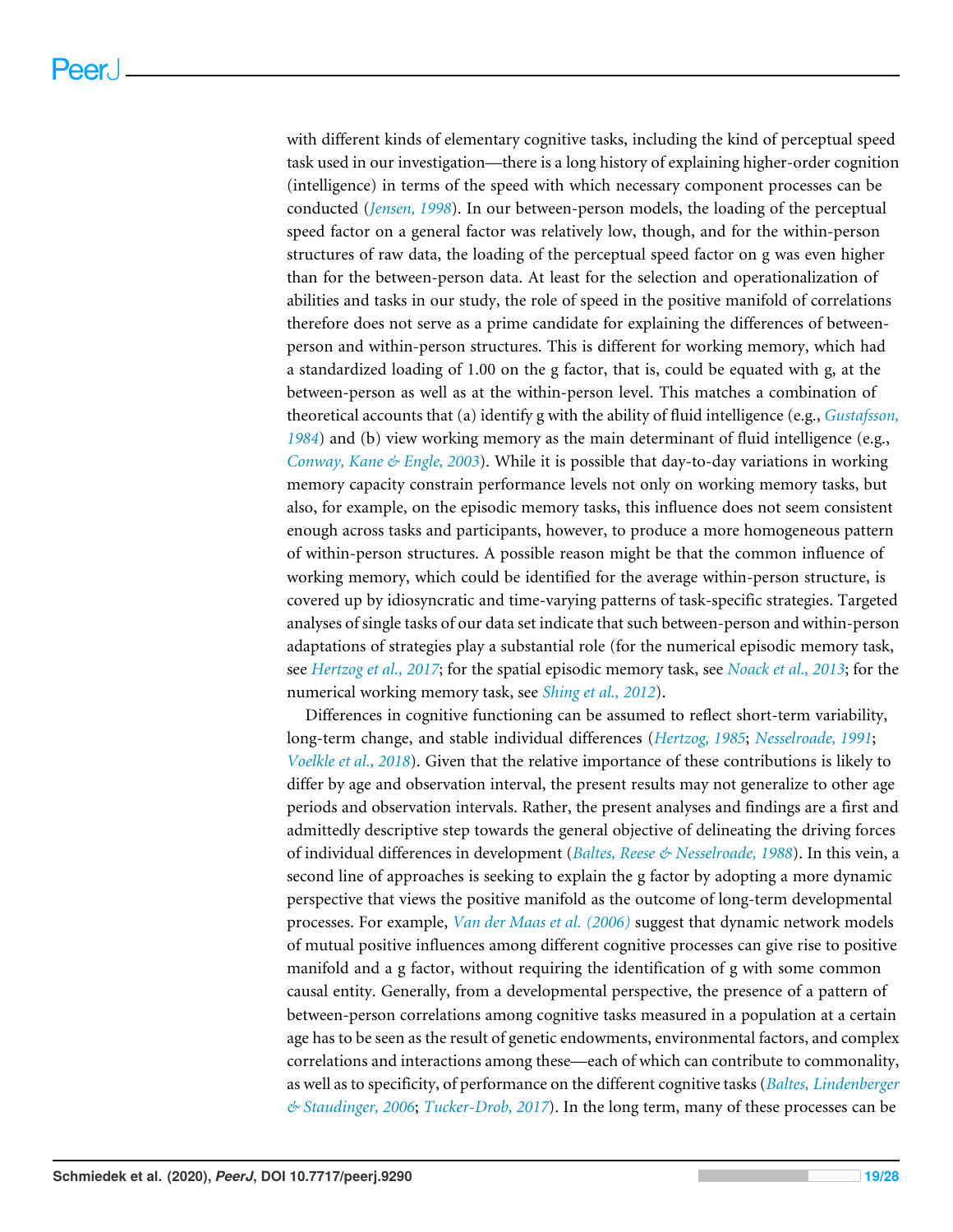seen as cumulative within relatively stable environmental conditions. Nurturing home and education environments may therefore contribute to the development of correlation patterns of relatively stable ability trait levels that can be described by hierarchical betweenperson structures. Positive environments may generally foster the development of different cognitive abilities more than less optimal environments (thereby contributing to a g factor), but also support the shaping of certain ability profiles in reaction to certain genetically determined predispositions (thereby contributing to specific factors). At faster time scales, the interactions among trait-like characteristics, task-specific skills and strategies, and self-regulatory mechanisms may all be dynamically changing across time. For example, individuals may optimize task performance on one task at the cost of performance on another task on some days, and vice versa on other days, leading to transient negative correlations at the within-person level, while contributing to a positive between-person correlation due to cumulative learning on both tasks in the long run.

A third line of reasoning regarding the differences of between-person and within-person structures is based on the distinction of maximum versus typical performance (*[Cronbach,](#page-23-9) [1960](#page-23-9)*). Our participants were doing all daily testing sessions in the same laboratory environments in which they also performed during the pretest and posttest assessments used to determine the between-person structures, and were always instructed in the same way to show high levels of performance, thereby providing comparable conditions supporting the exhibition of maximum performance. Yet, on a continuum from cognitive performance in high-stakes standardized testing (i.e., maximum performance) to cognitive performance on everyday tasks in everyday life (i.e., typical performance), we consider it likely that the 100 daily sessions were shifted more towards typical performance than the pretest and posttest assessments. Doing the same tasks repeatedly day by day makes them become part of daily routines that are potentially more strongly influenced by the motivational and emotional states that participants bring to the lab. Confronted with a whole battery of cognitive tasks day by day, individual patterns of task preferences may play an important role and interact with affective and motivational factors. For example, individuals may generally invest more effort on days on which they are in a better mood. On stressful days with more negative affect, however, they might preferentially try to keep up performance on a subset of tasks they like most, while sacrificing effort on tasks they enjoy less. Given that we are lacking information on mood and motivation at the level of individual tasks, these speculations cannot be empirically corroborated in the present study.

To sum up, highly complex and individualized models of within-person processes may be necessary to explain the heterogeneous within-person structures that result from making a set of cognitive tasks part of participants' daily routines during about half a year of their lives. In this context, it is important to realize that a much longer developmental history of having been confronted with a much larger variety of cognitive tasks precedes the betweenperson structures that can be observed at a certain point in time. Consequently, withinperson structures are a more direct reflection of short-term within-person processes, while between-person structures can be seen as their indirect cumulative outcome. Attempting to better understand the factors that contribute to the differences between these levels of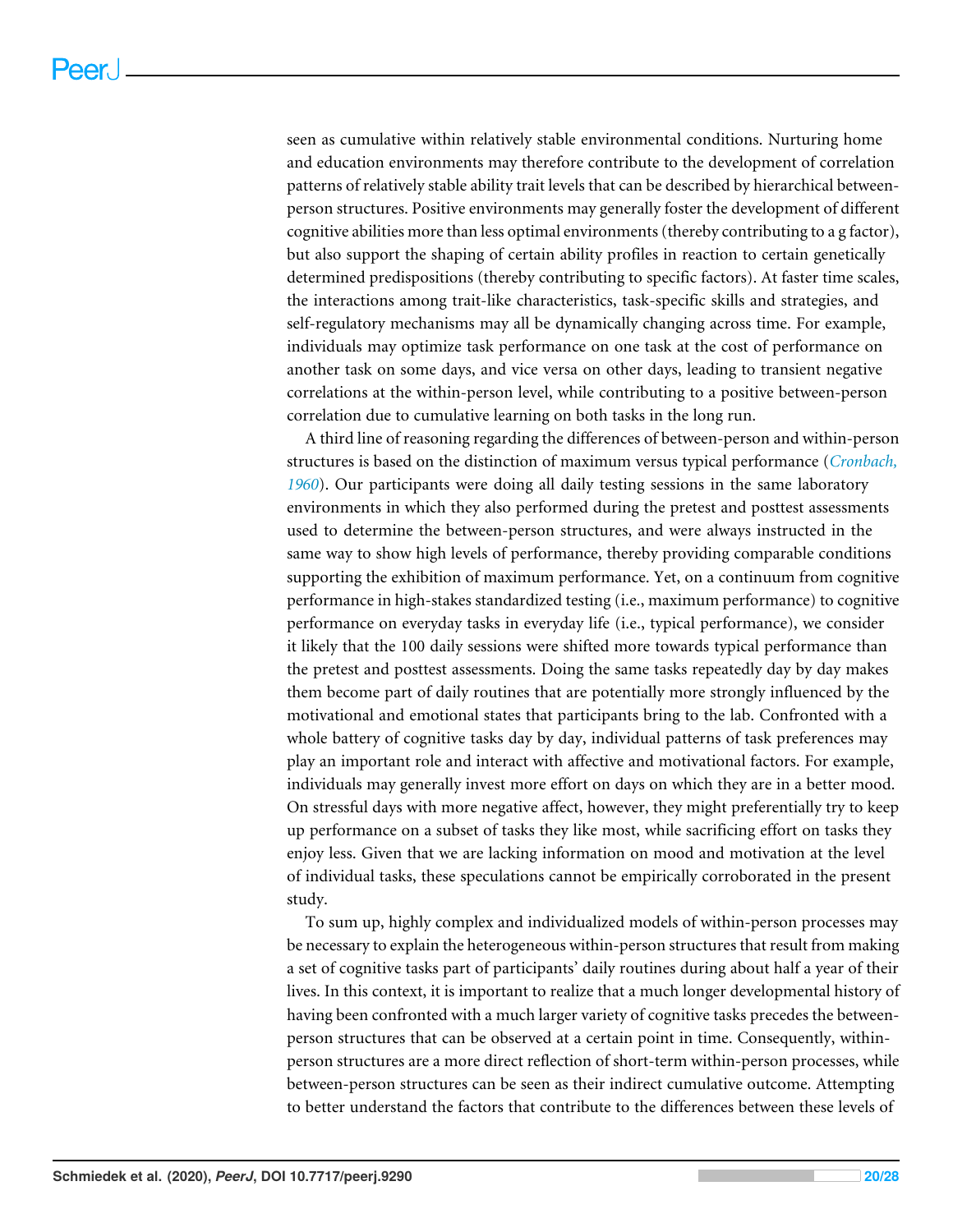analysis and aiming at identifying areas of correspondence is at the heart of the concept of *conditional ergodicity* (*[Voelkle et al., 2014](#page-26-3)*). Conditional ergodicity can be achieved if time-invariant and time-varying factors that differentially affect the different levels are controlled for, so that the residual structures fulfill the necessary conditions of ergodicity (i.e., homogeneity and stationarity). The methodology to explore and approach conditional ergodicity was developed for the general case in which between-person structures are occasion-specific slices from the same data cube as the person-specific within-person structures. In our present investigation, occasion-specific slices taken from the data cube of daily testing sessions are not representing the between-person structure well, however, as interindividual differences are compressed by the individualized patterns of presentation times. As we use the between-person structures (with individually differing patterns of presentation times) assessed separately at pretest and posttest as a reference, direct tests of conditional ergodicity are not possible with the present data. Nevertheless, exploring factors that reduce the observed divergences of between-person and within-person structures when controlled for at one or the other level (or both levels) is an important goal for future analyses. This can be further aided by the recently proposed exploratory method of *ergodic subspace analysis* (*[von Oertzen, Schmiedek & Voelkle,](#page-27-2) [2020](#page-27-2)*), which allows to decompose the within and between correlation matrices into subspaces that pertain uniquely to the within-person level, uniquely to the between-person level, or to both (i.e., are ergodic).

As an unprecedented empirical endeavor, our study comes with several strengths and limitations. Strengths include the mere dimensions of the study (100 complete testing sessions from 101 participants) and the fact that the chosen tasks had good psychometric properties at the between-person as well as at the within-person level (i.e., did allow to identify reliable day-to-day variations in performance). Limitations include the restriction to a certain subset of abilities operationalized each with a certain subset of tasks. Clearly, future investigations with other cognitive abilities and different task paradigms are desirable. Furthermore, the changes in validity of the tasks from pretest to posttest complicate interpretation, but likely will be difficult to be prevented by choosing different tasks. Changing what is measured by repeatedly measuring it is not restricted to the quantum world. The present data set contains a number of additional time-invariant (e.g., personality traits, genetic information) and time-varying (e.g., daily affect, day of week) variables and therefore allows for the exploration of possible factors that might contribute to the heterogeneity of within-person structures and their divergence from between-person structures. We invite interested researchers to submit their ideas and, if possible, test them with the available data set (for details, see [https://www.mpib](https://www.mpib-berlin.mpg.de/research/research-centers/lip/projects/formal-methods/ctm/cogito)[berlin.mpg.de/research/research-centers/lip/projects/formal-methods/ctm/cogito\)](https://www.mpib-berlin.mpg.de/research/research-centers/lip/projects/formal-methods/ctm/cogito).

As a general outline for future investigations, we think that the following directions are important to pursue: (a) further investigations of within-person structures of cognitive performance including different tasks and other cognitive abilities, (b) an exploration of the role that individual patterns of motivation, interests, task preferences, and task-specific strategies play in generating heterogeneity among within-person structures, and (c) attempts to control for such factors as well as other influential factors at the within-person and between-person level to achieve conditional ergodicity.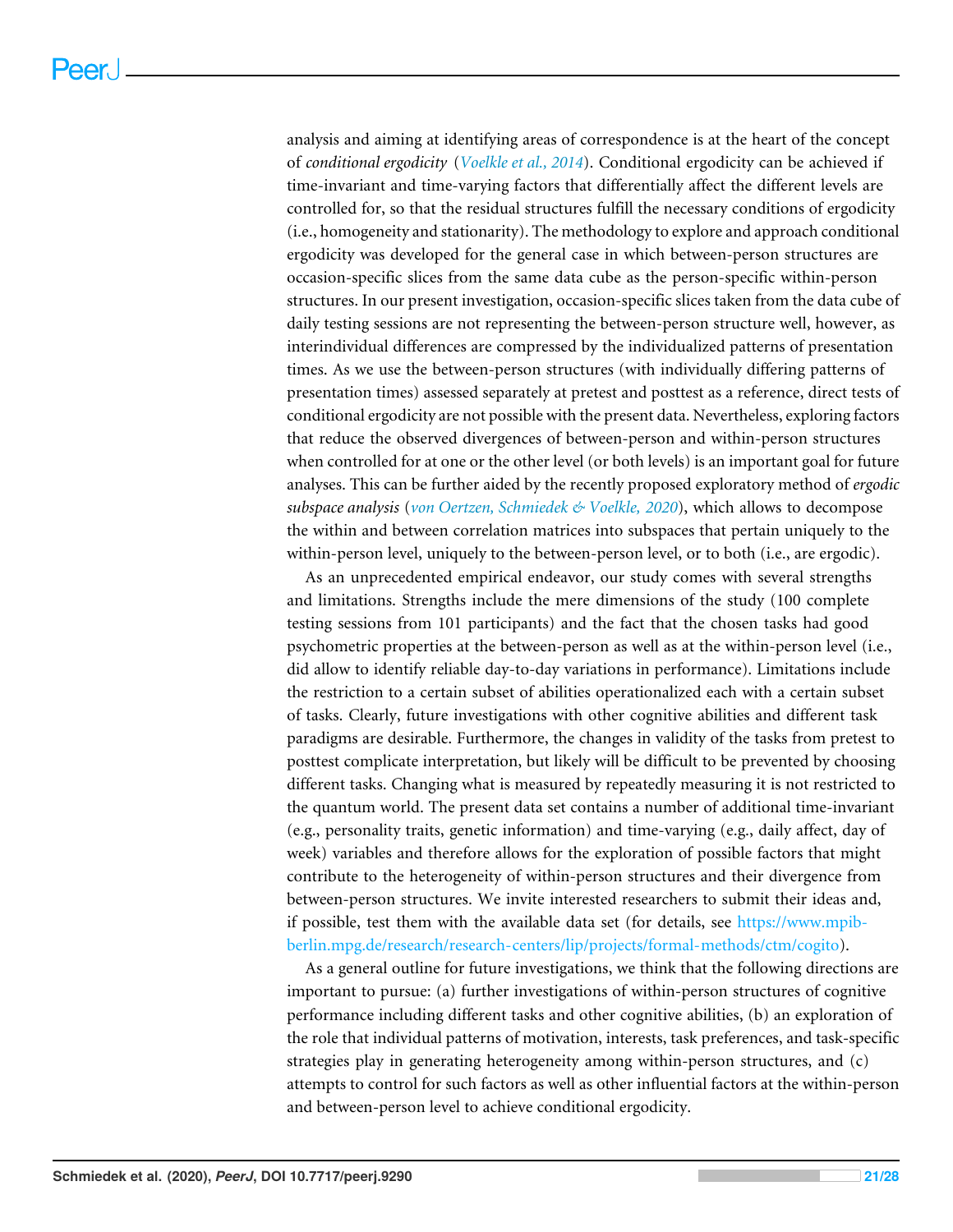Investigating within-person structures of cognitive performance may also shed new light on the phenomena of differentiation of ability factor structures as a function of age and/or ability level (*[Garrett, 1938](#page-24-13)*; *[Spearman, 1927](#page-26-0)*). In line with our findings reported here, extant findings of between-person factor loadings and factor correlations interacting with age, ability level, or both (e.g., *[Deary & Pagliari, 1991](#page-23-10)*; *[Dettermann,](#page-24-14) [1991](#page-24-14)*; *[Kalveram,](#page-24-15) [1965](#page-24-15)*; *[Tucker-Drob, 2009](#page-26-13)*) show that between-person structures do not apply equally well to all individuals. Rather, understanding between-person differences in between-person structures may be aided by investigating between-person differences in the corresponding within-person structures. For example, it would be a fascinating research direction to study whether the progression from less differentiated to more differentiated ability structures across childhood is mirrored by an age-related trend of increasingly differentiated withinperson structures.

From an applied perspective, the investigation of individual within-person structures and covarying factors opens up an entirely new field of investigation (*[Boker, Molenaar](#page-23-11) [& Nesselroade, 2009](#page-23-11)*; *[Molenaar, Huizenga & Nesselroade, 2003](#page-25-1)*). This includes the use of individual within-person structures to dynamically predict individual cognitive performance and to attempt to improve performance by optimizing conditions and selecting and tailoring personalized interventions. Findings showing that positive between-person correlations among tasks do not ensure that practice-related performance improvements on one task lead to transfer effects on the other task (*[Rode et al., 2014](#page-25-8)*) hint at the potential of within-person structures to allow for better predictions of correlated training and transfer effects at the individual level (*[Lindenberger & Lövdén, 2019](#page-25-9)*).

## **CONCLUSIONS**

The present findings do not militate against the practical utility of hierarchical betweenperson structures for prediction and selection purposes in, for example, clinical, educational, or organizational psychology. However, the data show that between-person differences cannot be taken as a surrogate for within-person structures. If the aim is to describe, explain, and modify cognitive structures at the individual level, we need to measure and follow individuals over time. To understand the cognitive, motivational, and experiential mechanisms generating heterogeneity among within-person structures, researchers need to measure individual people intensively in time (*[Voelkle, 2015](#page-26-14)*). Our findings indicate that the hierarchical model of intelligence is not necessarily the best template for capturing the organization of intelligence within individuals. In line with calls for person-oriented medicine (*[Schork, 2015](#page-26-15)*) and person-oriented neuroscience (*[Finn et](#page-24-16) [al., 2015](#page-24-16)*; *[Mechelli et al., 2002](#page-25-10)*), there is an urgent need for the person-oriented study of behavior (*[Molenaar & Campbell, 2009](#page-25-11)*; *[Nesselroade & Schmidt McCollam,](#page-25-12) [2000](#page-25-12)*). To make fundamental progress in understanding the development and organization of intelligence, we need to exploit the insight gained from following individuals over time and measure them sufficiently often to reveal the structural dynamics of their behavioral repertoire.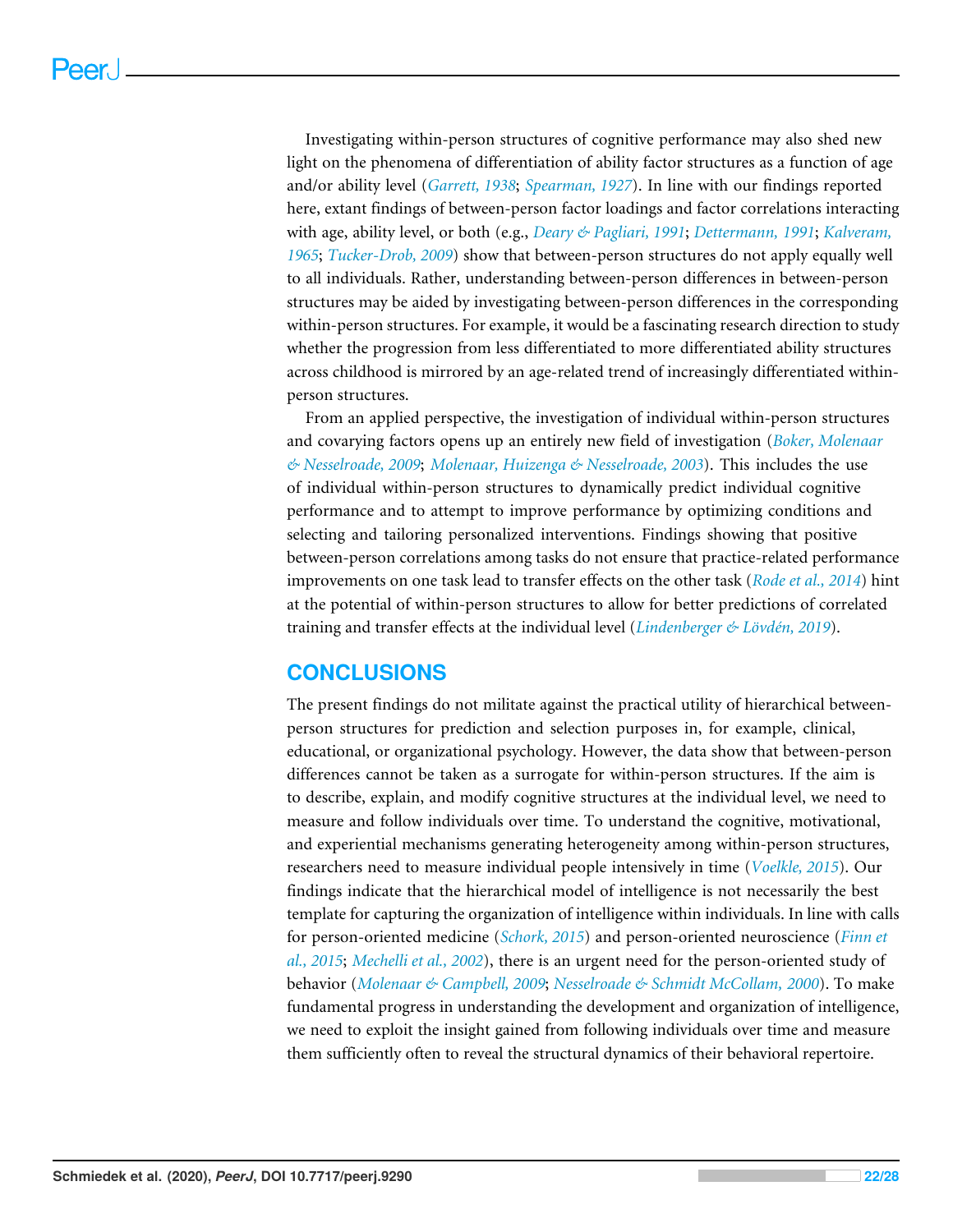## **ACKNOWLEDGEMENTS**

We thank Julia Delius, Ray Dolan, and Manuel Voelkle for valuable comments.

#### <span id="page-22-0"></span>**ADDITIONAL INFORMATION AND DECLARATIONS**

#### **Funding**

The COGITO Study was supported by the Max Planck Society, including a grant from the Innovation Fund of the Max Planck Society (M.FE.A.BILD0005); the Sofja Kovalevskaja Award of the Alexander von Humboldt Foundation (to Martin Lövdén) donated by the German Federal Ministry for Education and Research (BMBF); the German Research Foundation (DFG; KFG 163); and the German Federal Ministry for Education and Research (BMBF; CAI). Ulman Lindenberger was supported by the DFG's Gottfried Wilhelm Leibniz Award. The funders had no role in study design, data collection and analysis, decision to publish, or preparation of the manuscript.

#### **Grant Disclosures**

The following grant information was disclosed by the authors: Max Planck Society. Innovation Fund of the Max Planck Society (M.FE.A.BILD0005). The Sofja Kovalevskaja Award of the Alexander von Humboldt Foundation. German Federal Ministry for Education and Research (BMBF). German Research Foundation (DFG; KFG 163). German Federal Ministry for Education and Research (BMBF; CAI). DFG's Gottfried Wilhelm Leibniz Award.

#### **Competing Interests**

The authors declare there are no competing interests.

#### **Author Contributions**

- [Florian Schmiedek](#page-0-6) conceived and designed the experiments, performed the experiments, analyzed the data, prepared figures and/or tables, authored or reviewed drafts of the paper, and approved the final draft.
- [Martin Lövdén](#page-0-7) and [Ulman Lindenberger](#page-0-8) conceived and designed the experiments, authored or reviewed drafts of the paper, and approved the final draft.
- [Timo von Oertzen](#page-0-9) analyzed the data, prepared figures and/or tables, authored or reviewed drafts of the paper, and approved the final draft.

#### **Human Ethics**

The following information was supplied relating to ethical approvals (i.e., approving body and any reference numbers):

The Ethical Review Board of the Max Planck Institute for Human Development, Berlin, granted Ethical approval to carry out the study.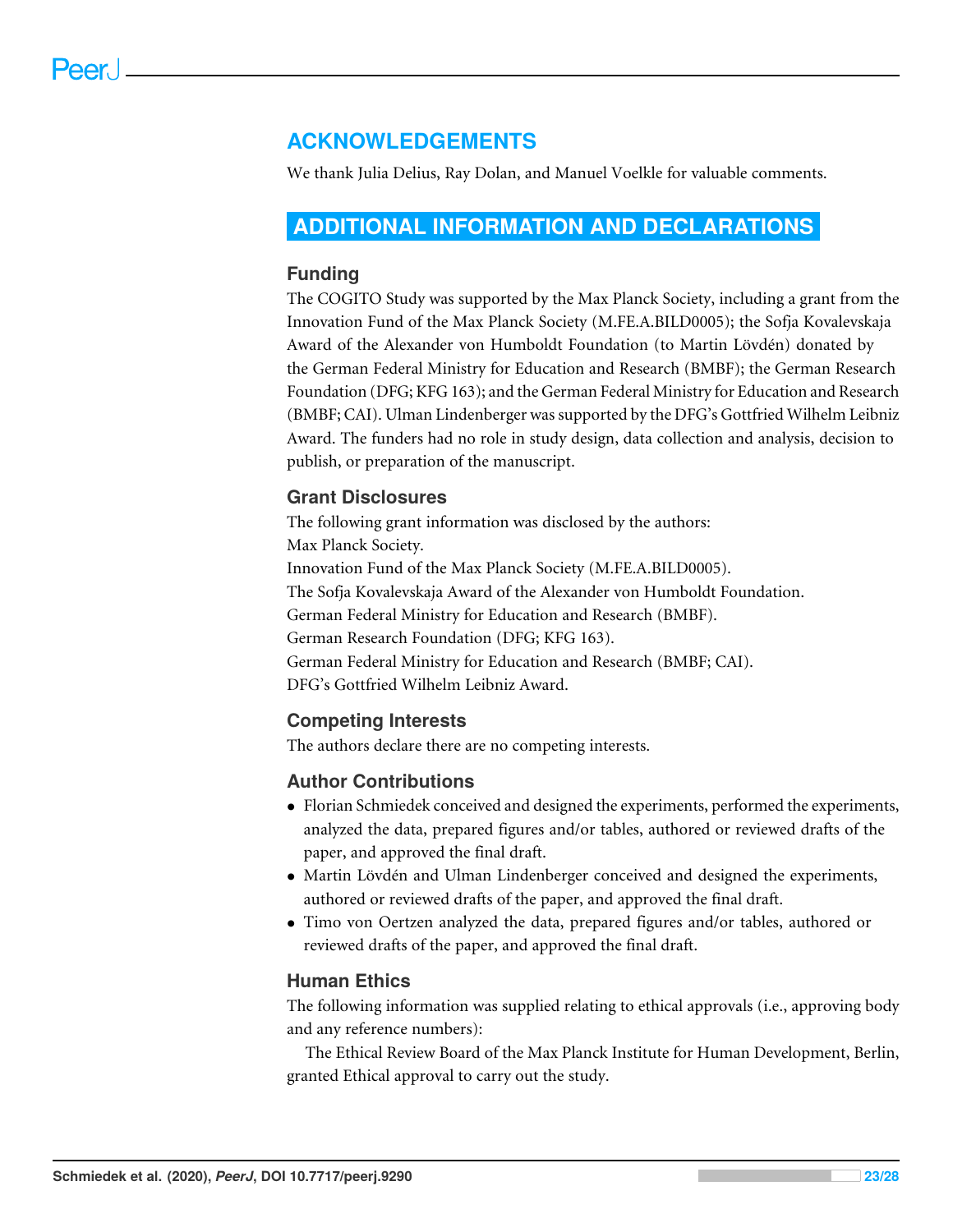#### **Data Availability**

The following information was supplied regarding data availability:

For reasons of privacy, the present data can only be shared with research institutions that meet the data protection requirements prescribed by European and German law. We have set up a data sharing procedure, and invite interested researchers to request the data for reanalyses from the authors. See [https://www.mpib-berlin.mpg.de/research/research](https://www.mpib-berlin.mpg.de/research/research-centers/lip/projects/formal-methods/ctm/cogito)[centers/lip/projects/formal-methods/ctm/cogito.](https://www.mpib-berlin.mpg.de/research/research-centers/lip/projects/formal-methods/ctm/cogito)

#### **Supplemental Information**

Supplemental information for this article can be found online at [http://dx.doi.org/10.7717/](http://dx.doi.org/10.7717/peerj.9290#supplemental-information) [peerj.9290#supplemental-information.](http://dx.doi.org/10.7717/peerj.9290#supplemental-information)

#### **REFERENCES**

- <span id="page-23-8"></span>**Baltes PB, Lindenberger U, Staudinger UM. 2006.** Life span theory in developmental psychology. In: Damon W, Lerner RM, eds. *Handbook of child psychology: theoretical models of human development*. 6th edition. New York: Wiley, 569–664.
- <span id="page-23-7"></span>**Baltes PB, Reese HW, Nesselroade JR. 1988.** *Life-span developmental psychology: Introduction to research methods*. Hillsdale: Erlbaum.
- <span id="page-23-1"></span>**Batty GD, Deary IJ, Gottfredson LS. 2007.** Premorbid (early life) IQ and later mortality risk: systematic review. *Annals of Epidemiology* **17**:278–288 [DOI 10.1016/j.annepidem.2006.07.010.](http://dx.doi.org/10.1016/j.annepidem.2006.07.010)
- <span id="page-23-11"></span>**Boker SM, Molenaar PCM, Nesselroade JR. 2009.** Issues in intraindividual variability: individual differences in equilibria and dynamics over multiple time scales. *Psychology and Aging* **24**:858–862 [DOI 10.1037/a0017912.](http://dx.doi.org/10.1037/a0017912)
- <span id="page-23-5"></span>**Borsboom D, Mellenbergh GJ, Van Heerden J. 2003.** The theoretical status of latent variables. *Psychological Review* **110**:203–219 [DOI 10.1037/0033-295X.110.2.203.](http://dx.doi.org/10.1037/0033-295X.110.2.203)
- <span id="page-23-3"></span>**Brose A, Schmiedek F, Lövdén M, Molenaar PCM, Lindenberger U. 2010.** Adult age differences in covariation of motivation and working memory performance: contrasting between-person and within-person findings. *Research in Human Development* **7**:61–78 [DOI 10.1080/15427600903578177.](http://dx.doi.org/10.1080/15427600903578177)
- <span id="page-23-4"></span>**Brose A, Voekle MC, Lövdén M, Lindenberger U, Schmiedek F. 2015.** Differences in the between- and the within-person structures of affect are a matter of degree. *European Journal of Personality* **29**:55–71 [DOI 10.1002/per.1961.](http://dx.doi.org/10.1002/per.1961)
- <span id="page-23-0"></span>**Carroll JB. 1993.** *Human cognitive abilities*. Cambridge: Cambridge University Press.
- <span id="page-23-6"></span>**Conway ARA, Kane MJ, Engle RW. 2003.** Working memory capacity and its relation to general intelligence. *Trends in Cognitive Sciences* **7**:547–552 [DOI 10.1016/j.tics.2003.10.005.](http://dx.doi.org/10.1016/j.tics.2003.10.005)
- <span id="page-23-9"></span>**Cronbach LJ. 1960.** *Essentials of psychological testing*. 2nd edition. Oxford: Harper.

<span id="page-23-2"></span>**Deary IJ. 2001.** *Intelligence: a very short introduction*. Oxford: Oxford University Press.

<span id="page-23-10"></span>**Deary IJ, Pagliari C. 1991.** The strength of g at different levels of ability: have detterman and daniel rediscovered Spearman's law of diminishing returns? *Intelligence* **15**:247–250 [DOI 10.1016/0160-2896\(91\)90033-A.](http://dx.doi.org/10.1016/0160-2896(91)90033-A)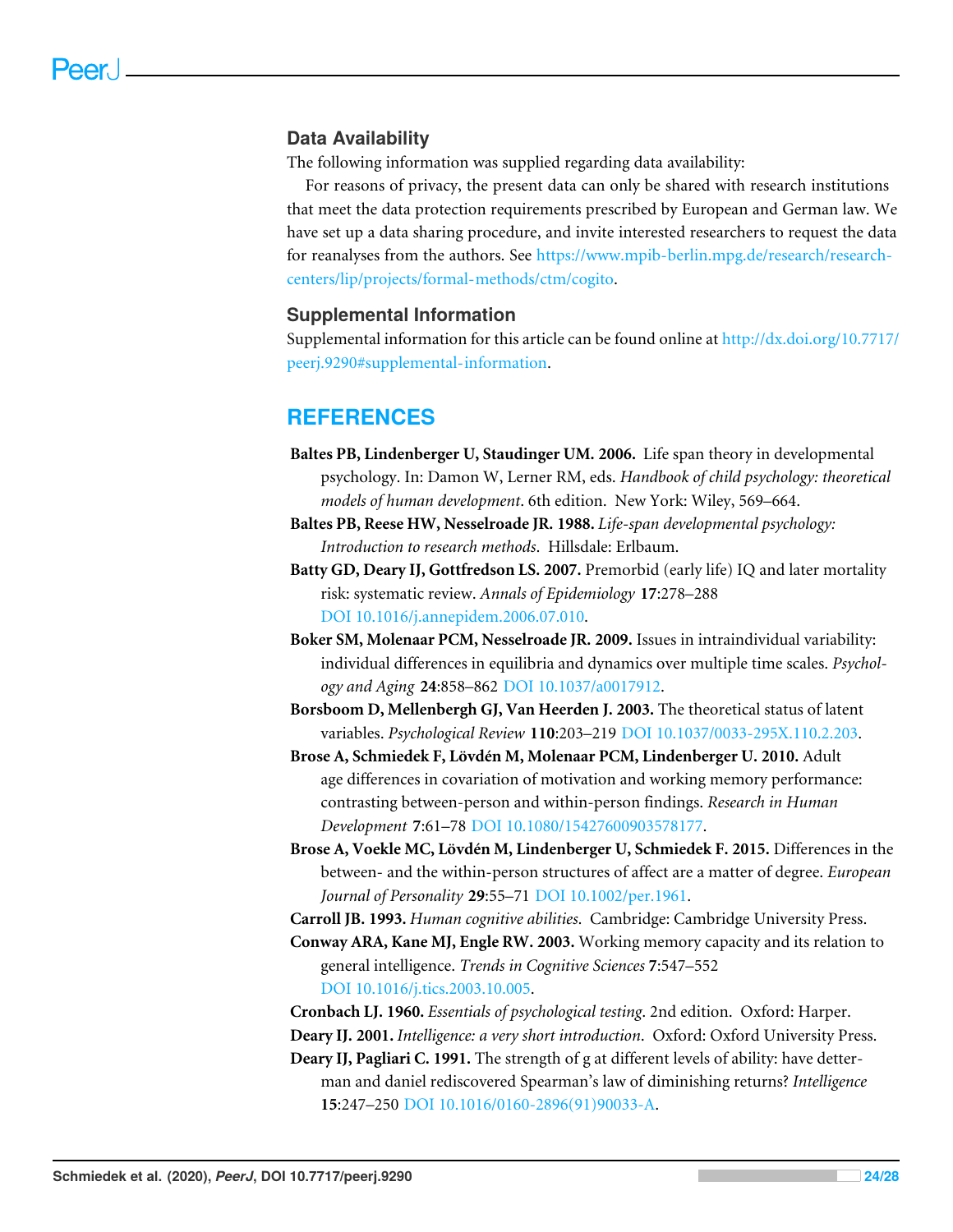- <span id="page-24-1"></span>**Deary IJ, Strand S, Smith P, Fernandes C. 2007.** Intelligence and educational achievement. *Intelligence* **35**:13–21 [DOI 10.1016/j.intell.2006.02.001.](http://dx.doi.org/10.1016/j.intell.2006.02.001)
- <span id="page-24-14"></span>**Dettermann DK. 1991.** Reply to deary and pagliari: is g intelligence or stupidity? *Intelligence* **15**:251–255 [DOI 10.1016/0160-2896\(91\)90034-B.](http://dx.doi.org/10.1016/0160-2896(91)90034-B)
- <span id="page-24-8"></span>**Duncan J. 2013.** The structure of cognition: attentional episodes in mind and brain. *Neuron* **80**:35–50 [DOI 10.1016/j.neuron.2013.09.015.](http://dx.doi.org/10.1016/j.neuron.2013.09.015)
- <span id="page-24-16"></span>**Finn ES, Shen X, Scheinost D, Rosenberg MD, Huang J, Chun MM, Papademetris X, Constable RT. 2015.** Functional connectome fingerprinting: identifying individuals using patterns of brain connectivity. *Nature Neuroscience* **18**:1664–1671 [DOI 10.1038/nn.4135.](http://dx.doi.org/10.1038/nn.4135)
- <span id="page-24-3"></span>**Fisher AJ, Medaglia JD, Jeronimus BF. 2018.** Lack of group-to-individual generalizability is a threat to human subjects research. *Proceedings of the National Academy of Sciences of the United States of America* **2018(115)**:E6106–E6115 [DOI 10.1073/pnas.1711978115.](http://dx.doi.org/10.1073/pnas.1711978115)
- <span id="page-24-13"></span>**Garrett HE. 1938.** Differentiable mental traits. *Psychological Record* **2**:259–298 [DOI 10.1007/BF03393219.](http://dx.doi.org/10.1007/BF03393219)
- <span id="page-24-2"></span>**Gottfredson LS, Deary IJ. 2004.** Intelligence predicts health and longevity, but why? *Current Directions in Psychological Science* **13**:1–4 [DOI 10.1111/j.0963-7214.2004.01301001.x.](http://dx.doi.org/10.1111/j.0963-7214.2004.01301001.x)
- <span id="page-24-10"></span>**Gustafsson J-E. 1984.** A unifying model for the structure of intelligence. *Intelligence* **8**:179–203 [DOI 10.1016/0160-2896\(84\)90008-4.](http://dx.doi.org/10.1016/0160-2896(84)90008-4)
- <span id="page-24-12"></span>**Hertzog C. 1985.** An individual differences perspective: implications for cognitive research in gerontology. *Research on Aging* **7**:7–45 [DOI 10.1177/0164027585007001002.](http://dx.doi.org/10.1177/0164027585007001002)
- <span id="page-24-11"></span>**Hertzog C, Lövdén M, Lindenberger U, Schmiedek F. 2017.** Age differences in coupling of intraindividual variability in mnemonic strategies and practice-related associative recall improvements. *Psychology and Aging* **32**:557–571 [DOI 10.1037/pag0000177.](http://dx.doi.org/10.1037/pag0000177)
- <span id="page-24-7"></span>**Hofland BF, Willis SL, Baltes PB. 1981.** Fluid intelligence performance in the elderly: intraindividual variability and conditions of assessment. *Journal of Educational Psychology* **73**:573–586 [DOI 10.1037/0022-0663.73.4.573.](http://dx.doi.org/10.1037/0022-0663.73.4.573)
- <span id="page-24-6"></span>**Jäger AO, Süß H-M, Beauducel A. 1997.** *Der Berliner Intelligenzstruktur-Test (BIS-Test; Form 4). Test manual [The Berlin Intelligence Structure Test (BIS Test; Form 4): Test manual]*. Göttingen: Hogrefe.
- <span id="page-24-0"></span>**Jensen AR. 1998.** *The g factor: the science of mental ability*. Westport: Praeger.
- <span id="page-24-15"></span>**Kalveram KT. 1965.** Die Veränderung von Faktorenstrukturen durch simultane Überlagerung. *Archiv für die Gesamte Psychologie* **117**:296–305.
- <span id="page-24-4"></span>**Kievit RA, Frankenhuis WE, Waldorp LJ, Borsboom D. 2013.** Simpson's paradox in psychological science: a practical guide. *Frontiers in Psychology* **4**:513 [DOI 10.3389/fpsyg.2013.00513.](http://dx.doi.org/10.3389/fpsyg.2013.00513)
- <span id="page-24-5"></span>**Kullback S, Leibler R. 1951.** On information and sufficiency. *Annals of Mathematical Statistics* **22**:79–86 [DOI 10.1214/aoms/1177729694.](http://dx.doi.org/10.1214/aoms/1177729694)
- <span id="page-24-9"></span>**Kyllonen PC, Christal RE. 1990.** Reasoning ability is (little more than) working-memory capacity? *Intelligence* **14**:389–433 [DOI 10.1016/S0160-2896\(05\)80012-1.](http://dx.doi.org/10.1016/S0160-2896(05)80012-1)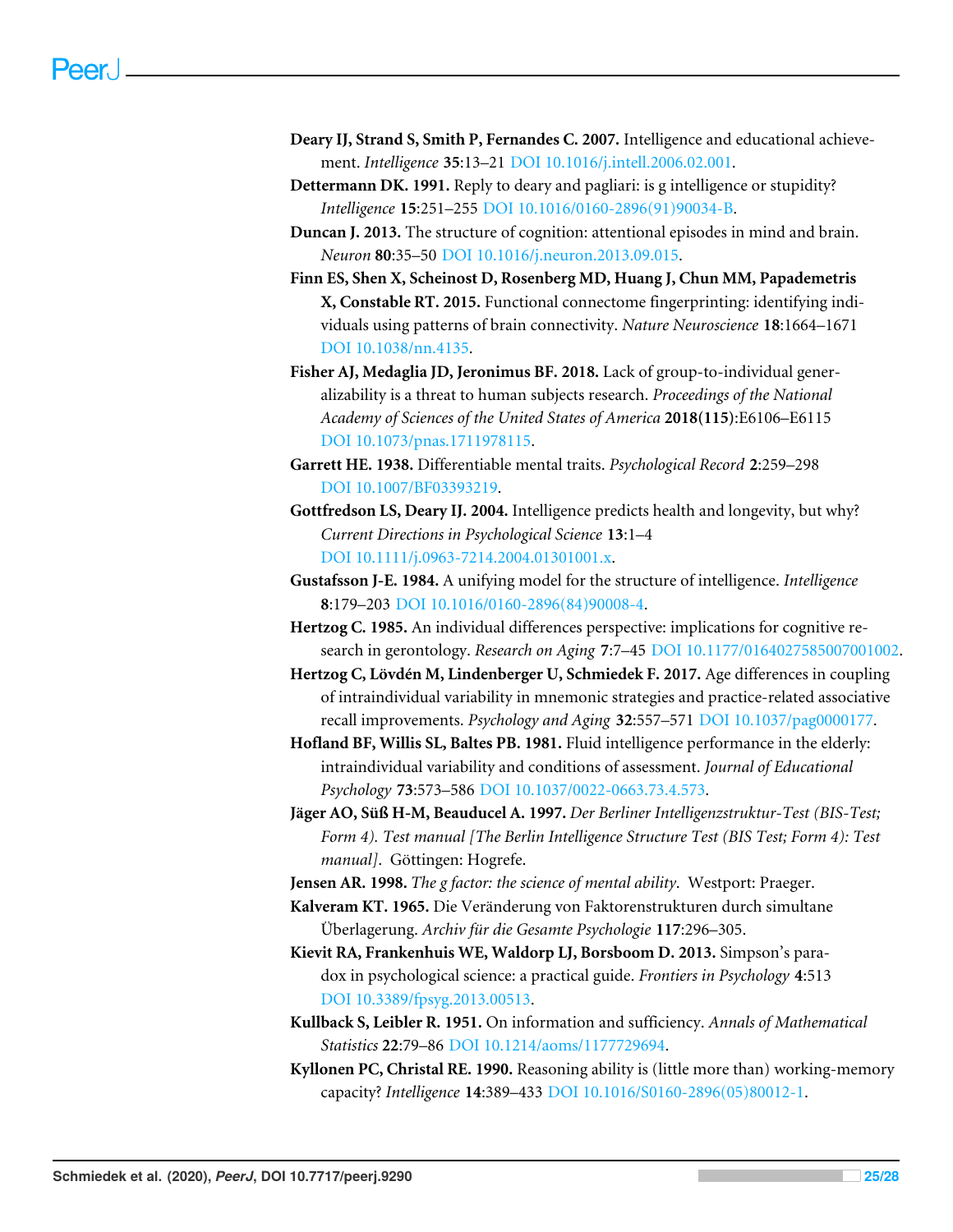- <span id="page-25-5"></span>**Labouvie GV, Frohring WR, Baltes PB, Goulet LR. 1973.** Changing relationship between recall performance and abilities as a function of stage of learning and timing of recall. *Journal of Educational Psychology* **64**:191–198 [DOI 10.1037/h0034383.](http://dx.doi.org/10.1037/h0034383)
- <span id="page-25-2"></span>**Lautrey J. 2003.** A pluralistic approach to cognitive differentiation and development. In: Sternberg RJ, Lautrey J, eds. *Models of intelligence: international perspectives*. Washington, D.C.: American Psychological Association, 117–131.
- <span id="page-25-9"></span>**Lindenberger U, Lövdén M. 2019.** Brain plasticity in human lifespan development: the exploration–selection–refinement model. *Annual Review of Developmental Psychology* **1**:197–222 [DOI 10.1146/annurev-devpsych-121318-085229.](http://dx.doi.org/10.1146/annurev-devpsych-121318-085229)
- <span id="page-25-10"></span>**Mechelli A, Penny WD, Price CJ, Gitelman GR, Friston KJ. 2002.** Effective connectivity and intersubject variability: using a multisubject network to test differences and commonalities. *NeuroImage* **17**:1459–1469 [DOI 10.1006/nimg.2002.1231.](http://dx.doi.org/10.1006/nimg.2002.1231)
- <span id="page-25-3"></span>**Molenaar PCM. 2004.** A manifesto on psychology as idiographic science: bringing the person back into scientific psychology, this time forever. *Measurement: Interdisciplinary Research & Perspectives* **2**:201–218 [DOI 10.1207/s15366359mea0204\\_1.](http://dx.doi.org/10.1207/s15366359mea0204_1)
- <span id="page-25-11"></span>**Molenaar PCM, Campbell CG. 2009.** The new person-specific paradigm in psychology. *Current Directions in Psychological Science* **18**:112–117 [DOI 10.1111/j.1467-8721.2009.01619.x.](http://dx.doi.org/10.1111/j.1467-8721.2009.01619.x)
- <span id="page-25-1"></span>**Molenaar PCM, Huizenga HM, Nesselroade JR. 2003.** The relationship between the structure of interindividual and intraindividual variability: a theoretical and empirial vindication of development systems theory. In: Staudinger UM, Lindenberger U, eds. *Understanding human development: dialogues with lifespan psychology*. Dordrecht: Kluwer Academic Publishers, 339–360.
- <span id="page-25-12"></span>**Nesselroade CS, Schmidt McCollam KM. 2000.** Putting the process in development processes. *International Journal of Behavioral Development* **24**:295–300 [DOI 10.1080/01650250050118277.](http://dx.doi.org/10.1080/01650250050118277)
- <span id="page-25-7"></span>**Nesselroade JR. 1991.** The warp and woof of the developmental fabric. In: Downs RM, Liben LS, Palermo DS, eds. *Visions of aesthetics, the environment and development: the legacy of Joachim Wohlwill*. Hillsdale: Erlbaum, 213–240.
- <span id="page-25-0"></span>**Nisbett RE, Aronson J, Blair C, Dickens W, Flynn J, Halpern DF, Turkheimer E. 2012.** Intelligence: new findings and theoretical developments. *American Psychologist* **67**:130–159 [DOI 10.1037/a0026699.](http://dx.doi.org/10.1037/a0026699)
- <span id="page-25-6"></span>**Noack H, Lövdén M, Schmiedek F, Lindenberger U. 2013.** Age-related differences in temporal and spatial dimensions of episodic memory performance before and after hundred days of practice. *Psychology and Aging* **28**:467–480 [DOI 10.1037/a0031489.](http://dx.doi.org/10.1037/a0031489)
- <span id="page-25-4"></span>**Rabbitt P, Osman P, Moore B, Stollery B. 2001.** There are stable individual differences in performance variability, both from moment to moment and from day to day. *Quarterly Journal of Experimental Psychology* **54A**:981–1003 [DOI 10.1080/02724980042000534.](http://dx.doi.org/10.1080/02724980042000534)
- <span id="page-25-8"></span>**Rode C, Robson R, Purviance A, Geary DC, Mayr U. 2014.** Is working memory training effective? A study in a school setting. *PLOS ONE* **9**:e104796 [DOI 10.1371/journal.pone.0104796.](http://dx.doi.org/10.1371/journal.pone.0104796)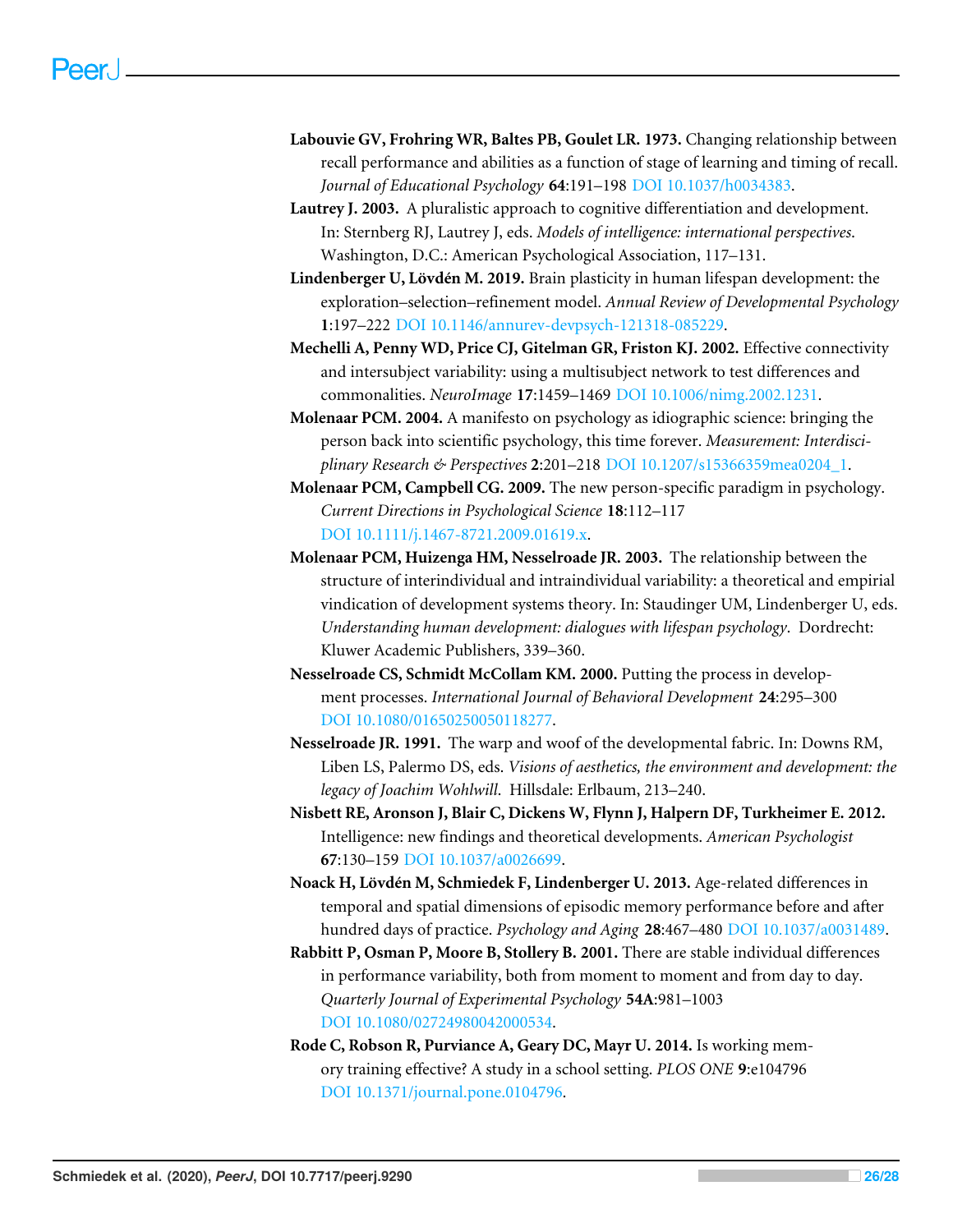- <span id="page-26-1"></span>**Schmidt FL, Hunter JE. 1998.** The validity and utility of selection methods in personnel psychology: practical and theoretical implications of 85 years of research findings. *Psychological Bulletin* **124**:262–274 [DOI 10.1037/0033-2909.124.2.262.](http://dx.doi.org/10.1037/0033-2909.124.2.262)
- <span id="page-26-6"></span>**Schmiedek F, Bauer C, Lövdén M, Brose A, Lindenberger U. 2010.** Cognitive enrichment in old age: web-based training programs. *GeroPsych* **23**:59–67 [DOI 10.1024/1662-9647/a000013.](http://dx.doi.org/10.1024/1662-9647/a000013)
- <span id="page-26-5"></span>**Schmiedek F, Lövdén M, Lindenberger U. 2010.** Hundred days of cognitive training enhance broad cognitive abilities in adulthood: findings from the COGITO study. *Frontiers in Aging Neuroscience* **2**:27 [DOI 10.3389/fnagi.2010.00027.](http://dx.doi.org/10.3389/fnagi.2010.00027)
- <span id="page-26-4"></span>**Schmiedek F, Lövdén M, Lindenberger U. 2013.** Keeping it steady: older adults perform more consistently on cognitive tasks than younger adults. *Psychological Science* **24**:1747–1754 [DOI 10.1177/0956797613479611.](http://dx.doi.org/10.1177/0956797613479611)
- <span id="page-26-8"></span>**Schmiedek F, Lövdén M, Lindenberger U. 2014.** A task is a task is a task: putting complex span, n-back, and other working memory indicators in psychometric context. *Frontiers in Psychology* **5**:1475 [DOI 10.3389/fpsyg.2014.01475.](http://dx.doi.org/10.3389/fpsyg.2014.01475)

<span id="page-26-15"></span>**Schork NJ. 2015.** Time for one-person trials. *Nature* **520**:609–611 [DOI 10.1038/520609a.](http://dx.doi.org/10.1038/520609a)

- <span id="page-26-9"></span>**Shing YL, Lövdén M, Schmiedek F, Lindenberger U. 2012.** Memory updating practice across 100 days in the COGITO study. *Psychology and Aging* **27**:451–461 [DOI 10.1037/a0025568.](http://dx.doi.org/10.1037/a0025568)
- <span id="page-26-0"></span>**Spearman CE. 1927.** *The abilities of man: their nature and measurement*. New York: Macmillan.

<span id="page-26-2"></span>**Strenze T. 2007.** Intelligence and socioeconomic success: a meta-analytic review of longitudinal research. *Intelligence* **35**:401–426 [DOI 10.1016/j.intell.2006.09.004.](http://dx.doi.org/10.1016/j.intell.2006.09.004)

- <span id="page-26-7"></span>**Torgerson WS. 1958.** *Theory and methods of scaling*. New York: Wiley.
- <span id="page-26-13"></span>**Tucker-Drob EM. 2009.** Differentiation of cognitive abilities across the life span. *Developmental Psychology* **45**:1097–1118 [DOI 10.1037/a0015864.](http://dx.doi.org/10.1037/a0015864)
- <span id="page-26-12"></span>**Tucker-Drob EM. 2017.** How do individual experiences aggregate to shape personality development? [Comment]. *European Journal of Personality* **31**:529–595 [DOI 10.1002/per.2128.](http://dx.doi.org/10.1002/per.2128)
- <span id="page-26-11"></span>**Van der Maas HLJ, Dolan CV, Grasman RPPP, Wicherts JM, Huizenga HM, Raijmakers MEJ. 2006.** A dynamical model of general intelligence: the positive manifold of intelligence by mutualism. *Psychological Review* **13**:842–860 [DOI 10.1016/j.neuron.2013.09.015.](http://dx.doi.org/10.1016/j.neuron.2013.09.015)
- <span id="page-26-14"></span>**Voelkle M. 2015.** Comment on morality in everyday life. *Science* **348(6236)**:767 [DOI 10.1126/science.aaa2409.](http://dx.doi.org/10.1126/science.aaa2409)
- <span id="page-26-3"></span>**Voelkle MC, Brose A, Schmiedek F, Lindenberger U. 2014.** Towards a unified framework for the study of between-person and within-person structures: building a bridge between two research paradigms. *Multivariate Behavioral Research* **49**:193–213 [DOI 10.1080/00273171.2014.889593.](http://dx.doi.org/10.1080/00273171.2014.889593)
- <span id="page-26-10"></span>**Voelkle MC, Gische C, Driver CC, Lindenberger U. 2018.** The role of time in the quest for understanding psychological mechanisms. *Multivariate Behavioral Research* **53**:782–805 [DOI 10.1018/00273171.2018.1496813.](http://dx.doi.org/10.1018/00273171.2018.1496813)